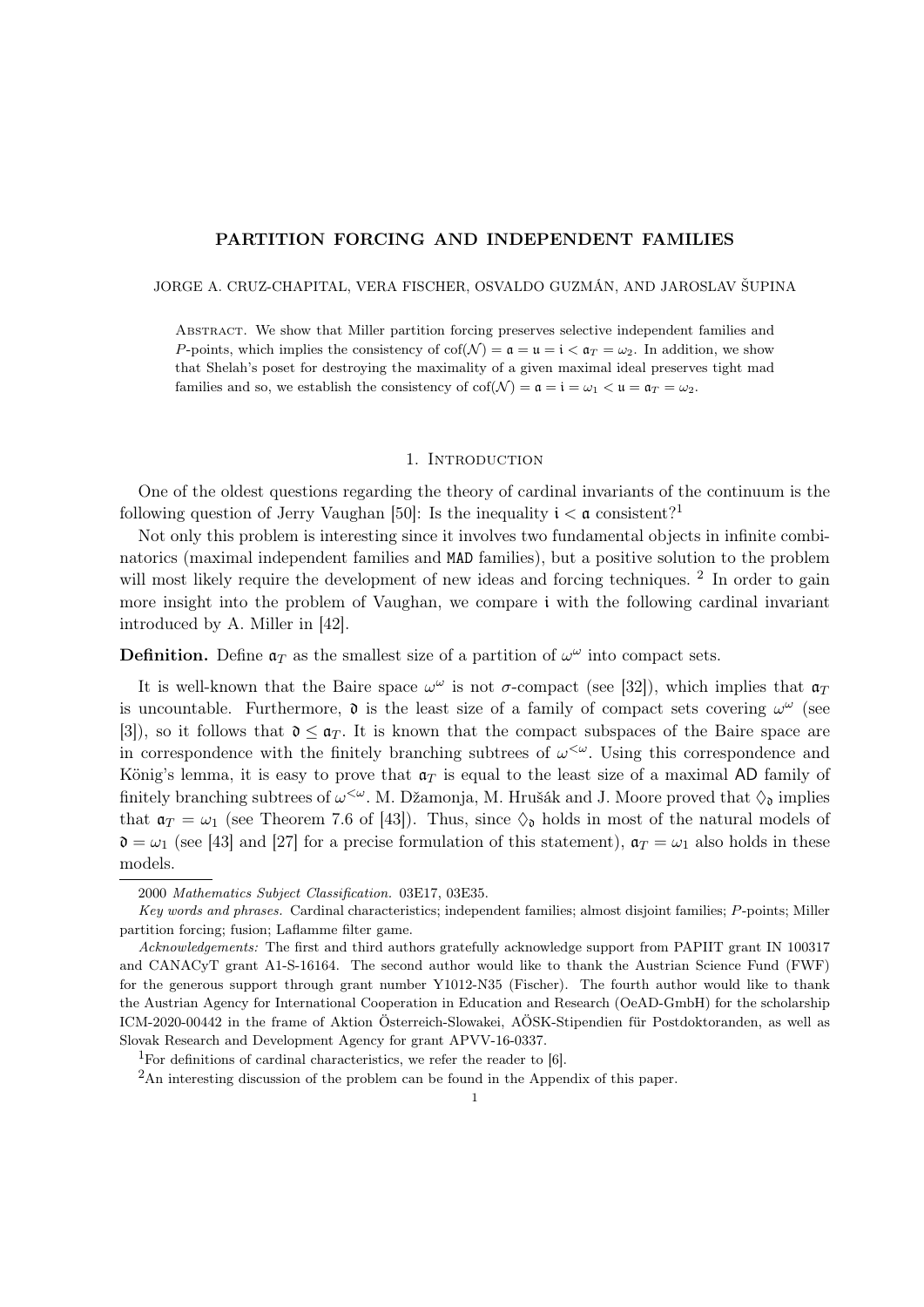#### 2 JORGE A. CRUZ-CHAPITAL, VERA FISCHER, OSVALDO GUZMÁN, AND JAROSLAV ŠUPINA

On the other hand, given a partition  $\mathcal C$  of  $\omega^{\omega}$  into compact sets, Miller introduced a proper forcing notion  $\mathbb{Q}(\mathcal{C})$  which has the Laver property and destroys  $\mathcal{C}$ , that is  $\mathcal{C}$  no longer covers  $\omega^{\omega}$  after forcing with  $\mathbb{Q}(\mathcal{C})$ . The forcing notion is known as Miller partition forcing and plays an important role in the current article (see Definition 2.1). Spinas showed that  $\mathbb{Q}(\mathcal{C})$  is  $\omega$ . bounding, which together with Miller's result establishes the Sacks property of  $\mathbb{Q}(\mathcal{C})$ , see [49]. Thus, every partition of  $\omega^{\omega}$  into compact sets can be destroyed with a proper forcing that has the Sacks property, which implies the consistency of  $cof(\mathcal{N}) < \mathfrak{a}_T$  and in particular the consistency of  $\mathfrak{d} < \mathfrak{a}_T$ . In [52, Proposition 4.1.31], Zapletal proved that  $\mathbb{Q}(\mathcal{C})$  is forcing equivalent to the quotient of the Borel sets of  $\omega^{\omega}$  modulo a  $\sigma$ -ideal generated by the closed sets. In this way, the forcing  $\mathbb{Q}(\mathcal{C})$  falls into the scope of the theory developed in [52] and [51].

In this article, we study the effect of Miller partition forcing on the independence number i and obtain the consistency of  $i < \mathfrak{a}_T$ . The key argument is the fact that Miller partition forcing preserves selective independent families, fact for which we provide two proofs: one building on Laflamme's filter games (see [34] and Definition 3.9) and one building on the notion of fusion with witnesses (see Definition 2.9). Both, the fusion with witnesses, as well as the use of Laflamme's filter game in the context of Miller's partition forcing are highly innovative and do not occur in earlier work on  $\mathbb{Q}(\mathcal{C})$ .

The notion of selective independent family was introduced by S. Shelah in his work on the consistency of  $i < \mu$  (see [46]). Selective independent families are families with very strong combinatorial properties, which resemble the combinatorial features of Ramsey ultrafilters. Studying the similarities and differences between selective independent families and Ramsey ultrafilters remains a very interesting line of research. For more recent work on maximal independent families see [14, 19, 12, 20, 45].

Employing our notion of fusion with witnesses, we show also that  $\mathbb{Q}(\mathcal{C})$  preserves P-points. Together with the fact that Miller partition forcing and its iterations preserve tight mad families, see [25], we obtain the consistency of the following constellation, which implies that in a natural sense  $\mathbb{Q}(\mathcal{C})$  is optimal for  $\mathfrak{a}_T$ .

**Theorem.** It is relatively consistent that  $i = \mathfrak{a} = \mathfrak{u} = \omega_1 < \mathfrak{a}_T$ .

The question if one can increase simultaneously u and  $a_T$ , while preserving small witnesses to a and i becomes of interest. Further, we show that Shelah's poset  $\mathbb{Q}_{\mathcal{I}}$  for destroying the maximality of a given maximal ideal from [46] strongly preserves tight MAD families. Our results imply that as far as the classical cardinal characteristics of the continuum are concerned, Shelah's  $\mathbb{Q}_{\mathcal{I}}$  is optimal for u, as it increases the ultrafilter number u, while it keeps all other (classical) characteristics small. The following result appears as Corollary 4.13 in the article:

**Theorem.** It is relatively consistent that  $i = \alpha = \omega_1 < \mu$ .

Finally, combining Miller partition forcing, Shelah's  $\mathbb{Q}_{\mathcal{I}}$ , our preservation results, as well as the preservation results of [25] and [46], in Corollary 4.14 we obtain

**Theorem.** It is relatively consistent that  $i = \mathfrak{a} = \omega_1 < \mathfrak{u} = \mathfrak{a}_T = \omega_2$ .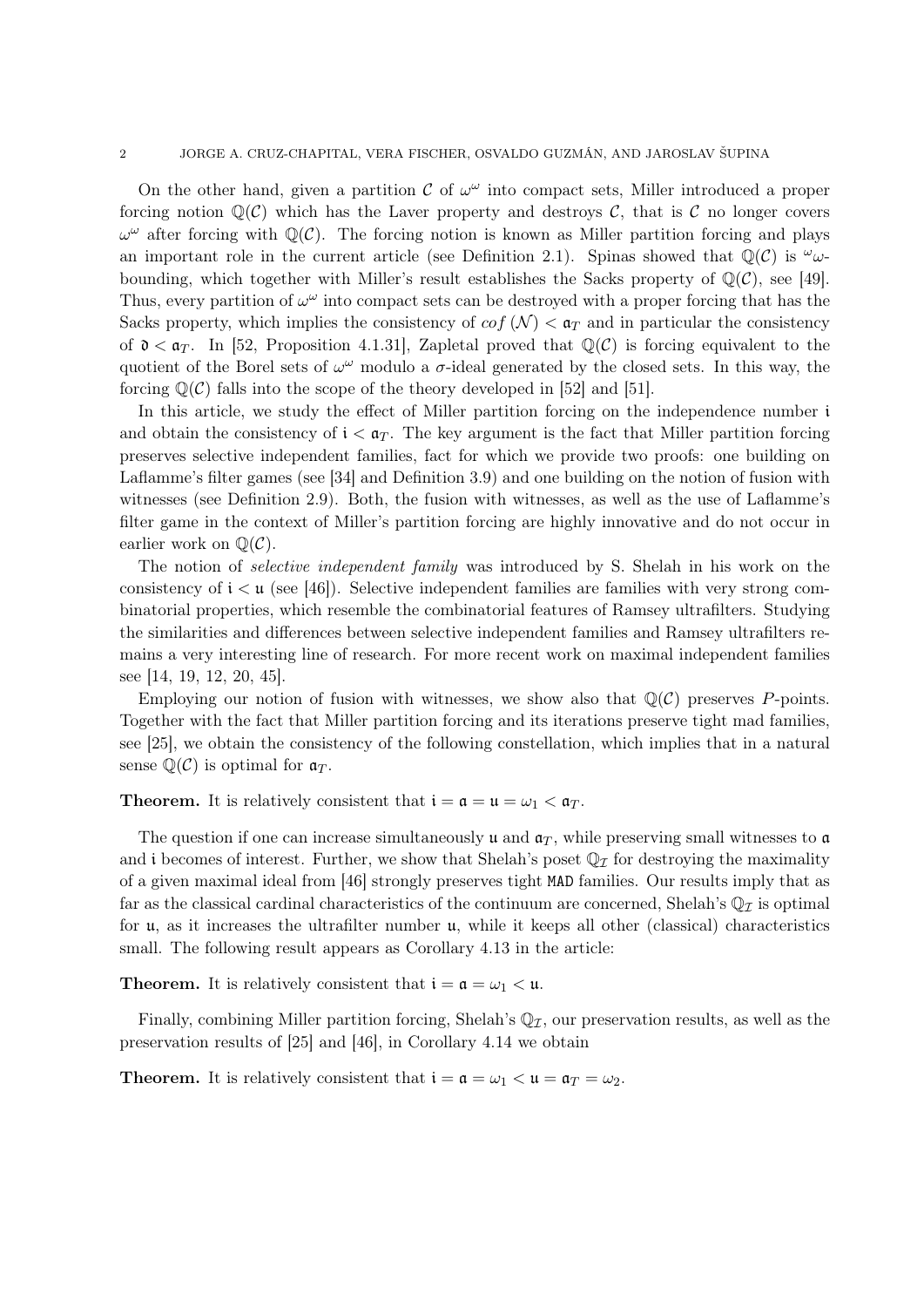#### 2. Miller Partition Forcing

2.1. Continuous reading of names. Recall that Sacks forcing S consists of all perfect trees in  $2<sup>{\omega}</sup>$  ordered by inclusion. That is,  $p \in \mathbb{S}$  if and only if

- (1)  $p \subseteq 2^{<\omega}$ ,
- (2)  $\forall \sigma \in p \,\forall \tau \in 2^{<\omega} (\tau \subseteq \sigma \to \tau \in p),$
- (3)  $\forall \sigma \in p \exists \tau, \tau' \in p (\sigma \subseteq \tau \land \sigma \subseteq \tau' \land \tau \nsubseteq \tau' \land \tau' \nsubseteq \tau).$

We will use standard notation: If  $p \in \mathbb{S}$  and  $\sigma \in p$  we let  $p(\sigma) = \{\tau \in p \mid \tau \subseteq \sigma \text{ or } \sigma \subseteq \tau\}$  and call  $σ$  a splitting node if  $σ^i ∈ p$  for each  $i ∈ 2$ . Let  $split(p) = {σ ∈ p | σ$  is a splitting node }. For each  $n \in \omega$  let  $split_n(p) = \{\sigma \in split(p) \mid |\{\tau \in split(p) \mid \tau \subsetneq \sigma\}| = n\}$  and  $stem(p)$  the unique element in split<sub>0</sub> $(p)$ . Finally, for  $p \in \mathbb{S}$  let  $[p] = \{f \in 2^{\omega} \mid \forall n \in \omega \mid f|_n \in p\}$ . More about Sacks forcing can be found in [5, 4, 30, 23, 40, 15, 53].

**Definition 2.1.** (Miller partition forcing) Let  $\mathcal{C} \subseteq P(2^{\omega})$  be an uncountable partition of  $2^{\omega}$  into closed sets and let

$$
\mathbb{Q}(\mathcal{C}) = \{ p \in \mathbb{S} \mid \text{for every } K \in \mathcal{C}, K \cap [p] \text{ is nowhere dense in } [p] \}
$$

ordered by reversed inclusion.

This forcing destroys the partition C in the following way. If G is a  $\mathbb{P}(\mathcal{C})$ -generic filter, then

$$
r_{gen} = \bigcup \bigcap G
$$

is an element of  $2^{\omega}$  which does not belong to the interpretation in  $V[G]$  of any element of C. So in  $V[G], \mathcal{C}$  is no longer a partition of  $2^{\omega}$ . Thus, if we start with a model of CH and define PM as the resulting model after forcing with a countable support iteration of length  $\omega_2$  of all forcing notions of the form  $\mathbb{Q}(\mathcal{C})$  with C ranging over all uncountable partitions in closed sets of  $2^{\omega}$  in all intermediate models, then PM will not have any uncountable partition in closed sets of  $2^{\omega}$  of size less than  $\omega_2$ . Note that, Miller defined and used PM in [42] to show that  $cov(\mathcal{M}) = \omega_1$  does not imply that  $a_T = \omega_1$ .

Notice that if C is the partition of  $2^{\omega}$  into singletons, then  $\mathbb{Q}(\mathcal{C}) = \mathbb{S}$ . Actually, it can be seen that if C is an analytic subset of  $K(2^{\omega})$ , where  $K(2^{\omega})$  is the space of non-empty closed subsets of  $2^{\omega}$  equipped with the Vietoris topology, then  $\mathbb{Q}(\mathcal{C})$  is forcing equivalent to the Sacks forcing S.

**Theorem 2.2.** Let  $\mathcal{C} \subseteq K(2^{\omega})$  be an uncountable analytic partition of  $2^{\omega}$ . Then  $\mathbb{Q}(\mathcal{C})$  is forcing equivalent to the Sacks forcing S.

*Proof.* Let  $p \in \mathbb{Q}(\mathcal{C})$ . It is enough to find  $q \in \mathbb{Q}(\mathcal{C})$  such that  $q \leq p$  and  $\{r \in \mathbb{Q}(\mathcal{C}) \mid r \leq q\}$  $q$ } = { $r \in \mathbb{S} \mid r \subseteq q$ }. To do this consider  $f: K(2^{\omega}) \longrightarrow 2^{\omega}$  given by  $f(A) = minA$  and let  $X = \{K \cap [p] \mid K \in C\} \backslash \{\emptyset\}.$  Notice that X is an uncountable analytic subset of  $K(2^{\omega})$ ,  $f|_X$ is injective and  $im(f|_X) \subseteq [p]$ . This implies that there is  $q \in \mathbb{S}$  such that  $[q] \subseteq im(f_X)$ . It is easy to see that  $q \subseteq p$  and  $|[q] \cap K| \leq 1$  for every  $K \in \mathcal{C}$ . Checking that q is as desired is straightforward.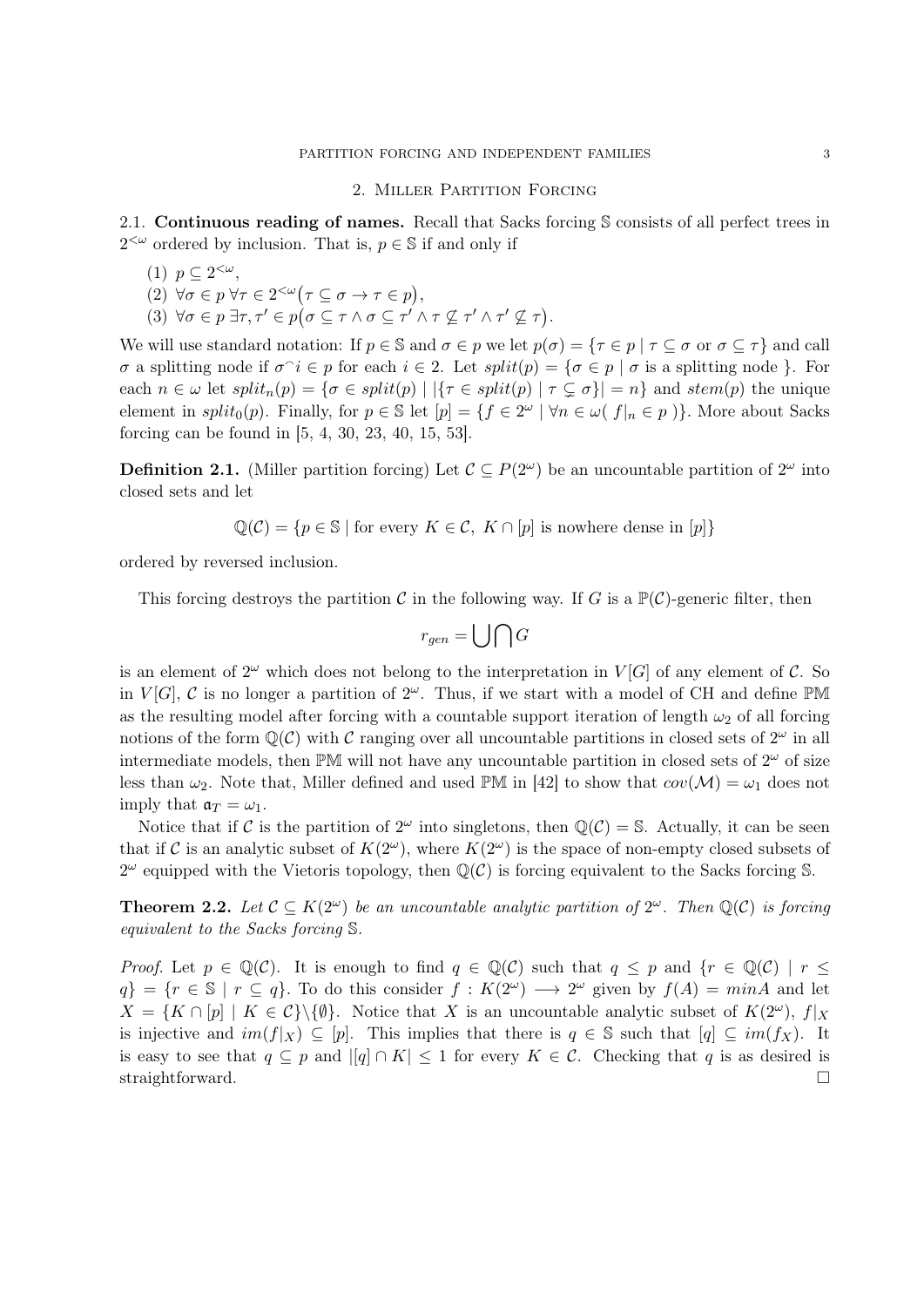A main difficulty in adapting Sacks fusion sequences to  $\mathbb{Q}(\mathcal{C})$  is guaranteeing that the fusion is indeed an element of  $\mathbb{Q}(\mathcal{C})$ . The following proposition can be found in [25].

**Proposition 2.3.** Let  $p \in \mathbb{S}$ . Then  $p \in \mathbb{Q}(\mathcal{C})$  if and only if there is a dense  $D \subseteq [p]$  such that every two different elements of  $D$  belong to different elements of  $C$ .

The following lemmas play an important role in the proof of Theorem 3.12, which is our main tool in showing that  $\mathbb{Q}(\mathcal{C})$  preserves small witnesses to i.

**Lemma 2.4.** Let  $p \in \mathbb{Q}(\mathcal{C})$  and let  $\dot{f}$  be a  $\mathbb{Q}(\mathcal{C})$ -name such that  $p \Vdash \dot{f} \in 2^\omega$ . Then there exists  $q \leq p, g \in [q]$  and  $h \in 2^{\omega}$  such that for every  $m, n \in \omega$ , if  $g|_m \in split_n(q)$  then

$$
q(g|_m) \Vdash h(n) = \dot{f}(n).
$$

*Proof.* Recursively construct a sequence  $\{q_n\}_{n\in\omega}\subseteq\mathbb{Q}(\mathcal{C})$  such that:

- $(1)$   $q_0 \leq p$
- $(2) \forall n \in \omega (q_{n+1} \leq q_n)$
- $(3) \forall n \in \omega \bigl( stem(q_n) \subsetneq stem(q_{n+1}) \bigr)$

(4) 
$$
\forall n \in \omega \exists i_n \in 2(q_n \Vdash \dot{f}(n) = i_n)
$$

Now, let  $g = \bigcup$  $\bigcup_{n\in\omega} stem(q_n)$  and for every  $n\in\omega$  let  $s_n=|stem(q_n)|$ . Define

$$
q = \bigcup_{n \in \omega} q_n \big( stem(q_n)^\frown (1 - g(s_n)) \big),
$$

and let  $h \in \omega_2$  such that  $h(n) = i_n$  for every  $n \in \omega$ . Using Proposition 2.3 it is easy to see that  $q \in \mathbb{Q}(\mathcal{C})$ . Moreover  $q \leq p$ , g is a branch through q, for every  $n \in \omega$   $g|_{s_n} \in split_n(q)$ and  $q(g|_{s_n}) \leq q_n$ . Thus, in particular, for every  $n \in \omega$ , we have  $q(g|_{s_n}) \Vdash h(n) = \dot{f}(n)$ , which completes the proof.

The following lemma can be deduced from [52, Proposition 4.1.31 and 4.1.2]. For the convenience of the reader, we provide a direct proof.

**Lemma 2.5.** Let  $p \in \mathbb{Q}(\mathcal{C})$  and let  $\dot{f}$  be a  $\mathbb{Q}(\mathcal{C})$ -name such that  $p \Vdash \dot{f} \in 2^\omega$ . Then there exists  $q \leq p$  and a continuous  $H : [q] \longrightarrow 2^{\omega}$  such that  $q \Vdash H(\dot{r}_{gen}) = \dot{f}$ .

*Proof.* For  $q \in \mathbb{Q}(\mathcal{C}), q \in [q]$  and  $h \in 2^{\omega}$ , we say that the triple  $(q, g, h)$  is good if it satisfies the conclusion of Lemma 2.4. That is, for every  $m, n \in \omega$ , if  $g|_m \in split_n(q)$  then  $q(g|_m) \Vdash h(n) =$  $f(n)$ . Notice that if  $(q, g, h)$  is good and  $m \in \omega$  then the triple  $(q(g|m), g, h)$  is also good.

Next, recursively construct a sequence  $\{(q_{\sigma}, g_{\sigma}, h_{\sigma})\}_{\sigma \in 2^{&\omega}}$  of good triples and a sequence  ${T_{\sigma}}_{\sigma\in2<\omega}$  of elements of K such that:

(a) 
$$
q_{\emptyset} \leq p
$$
,  
\n(b)  $\forall \sigma, \tau \in 2^{&\omega} \big( \sigma \subseteq \tau \to q_{\tau} \leq q_{\sigma} \big)$ .  
\n(c)  $\forall \sigma, \tau \in 2^{n} \big( \sigma \neq \tau \to [q_{\sigma}] \cap [q_{\tau}] = \emptyset \big)$ .  
\n(d)  $\forall \sigma, \tau \in 2^{n} \big( \sigma \neq \tau \to [q_{\sigma}] \cap T_{\tau} = \emptyset \big)$ .  
\n(e)  $\forall \sigma \in 2^{&\omega} \exists m \in \omega \big( (q_{\sigma \cap 0}, g_{\sigma \cap 0}, h_{\sigma \cap 0}) = (q_{\sigma}(g_{\sigma}|_{m}), g_{\sigma}, h_{\sigma}) \big)$   
\n(f)  $\forall \sigma \in 2^{&\omega} \big( g_{\sigma} \in T_{\sigma} \big)$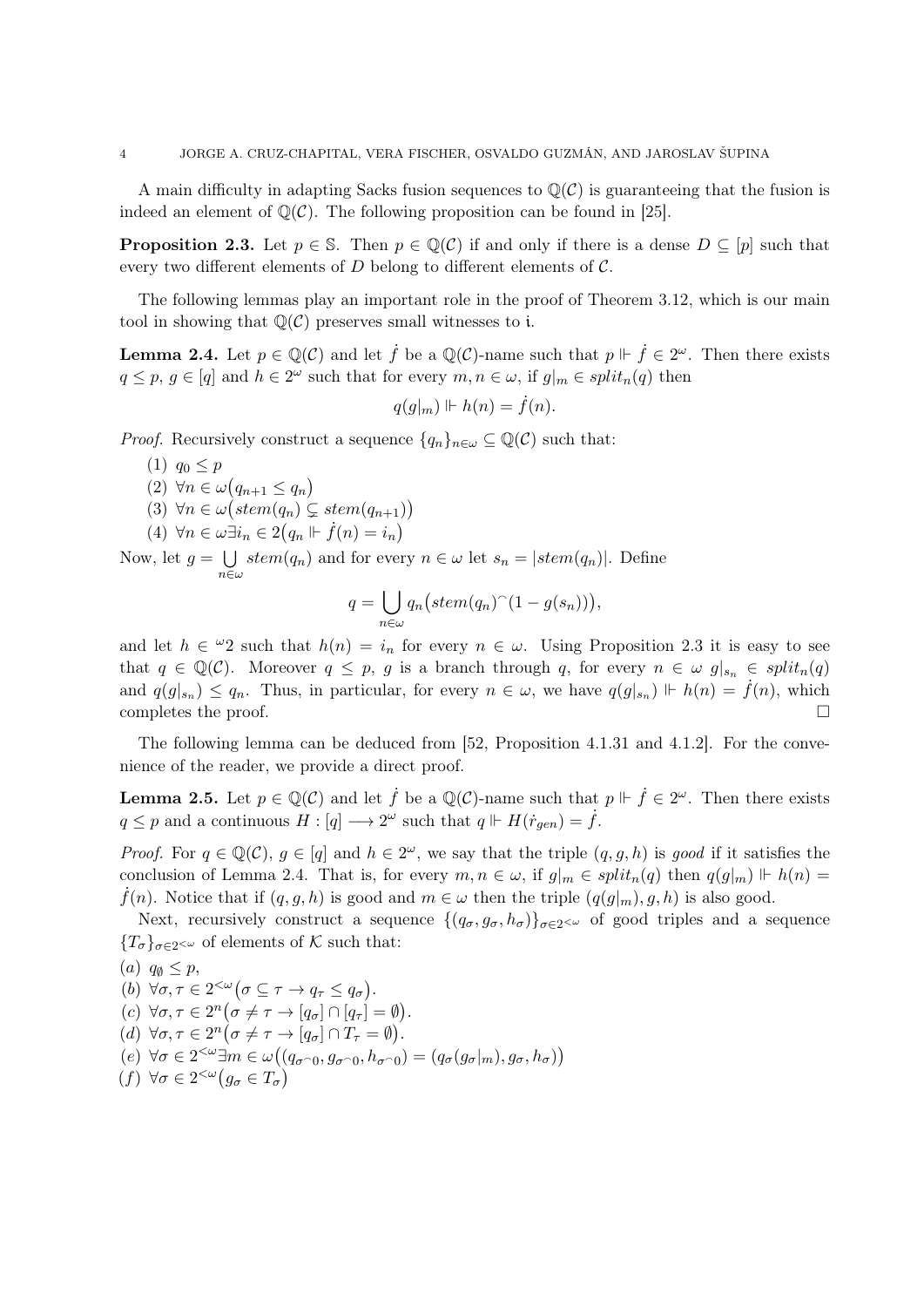(g)  $\forall \sigma \in 2^n (q_\sigma \Vdash f(n) = h_\sigma(n))$ 

The above can be easily achieved by applying repeatedly Lemma 2.4 and using the fact that each element of  $\mathcal C$  is nowhere dense in every condition. Once the desired sequences are constructed, define  $q = \bigcap \bigcup q_{\sigma}$ . To see that  $q \in \mathbb{Q}(\mathcal{C})$  notice that conditions (b) and (c) imply  $q \in \mathbb{S}$ ,  $n \in \omega \sigma \in 2^n$ conditions (e) and (f) assure that  $g_{\sigma} \in [q]$  for each  $\sigma \in 2^{<\omega}$  and condition (d) together with the

fact that necessarily  $\{g_{\sigma}\}_{{\sigma}\in2^{<\omega}}$  is dense in q guarantee by Proposition 2.3 that q is in fact in  $\mathbb{Q}(\mathcal{C})$ .

It remains to observe that by (c) and (f), the function  $H : [q] \longrightarrow 2^{\omega}$  given by

$$
H(g)(n) = h_{\sigma}(n)
$$
 if and only if  $\sigma \in 2^n \wedge g \in q_{\sigma}$ 

is well defined and continuous. Moreover  $q \Vdash H(\dot{r}_{gen}) = \dot{f}$ , which completes the proof.

**Remark 2.6.** By slight modifications of the proof given above, one can show that  $\mathbb{Q}(\mathcal{C})$  has minimal real degree of constructibility, the Sacks property, and is proper.

2.2. Fusion with witnesses. We begin with some auxiliary notions.

**Definition 2.7.** Let  $\mathcal{C} = \{C_{\alpha}\}_{{\alpha \in \omega_1}}$  be an uncountable partition of  $2^{\omega}$  into closed sets.

- (1) We say that  $x, y \in \mathcal{Q}$  are C-different if  $x, y$  belong to different elements of C.
- (2) A tree  $p \subseteq 2^{\leq \omega}$  is said to be C-branching if for any  $s \in p$  there are C-different branches in  $[p]$  extending s.

Note that, a C-branching tree is perfect. We will use the following notation: whenever  $\mathcal C$  as above is given, for each  $x \in 2^{\omega}$  we denote by  $\alpha_x$  the unique ordinal such that  $x \in C_{\alpha_x}$ .

**Lemma 2.8.** Let  $p \subseteq 2^{\leq \omega}$  be a tree. The following are equivalent:

- (a)  $p \in \mathbb{Q}(\mathcal{C})$ .
- (b)  $p$  is  $C$ -branching.
- (c) p is perfect and [p] contains a countable dense subset with  $\mathcal{C}\text{-differential branches.}$

*Proof.* ((a)  $\Rightarrow$  (c)) Let  $p \in \mathbb{Q}(\mathcal{C})$ . p is a perfect tree by the definition. Thus arrange split(p) and assign by induction, to each splitting node s, a real x from  $[p]$  extending s which was either already considered or belongs to different set from  $\mathcal C$  than all previously selected reals. This is possible since any  $s \in \text{split}(p)$  may be extended to  $t \in \text{split}(p)$  with  $[p(t)]$  being disjoint with finitely many sets from  $\mathcal C$  containing all previously selected reals. The set of all assigned branches is the required dense set.

 $((c) \Rightarrow (b))$  Trivial.

 $((b) \Rightarrow (a))$  Let  $\beta < \omega_1$  and  $s \in p$ . There are  $x, y \in [p]$  such that  $s \subseteq x, y$  and  $\alpha_x \neq \alpha_y$ . We take  $z \in \{x, y\}$  such that  $\alpha_z \neq \beta$ . Since  $z \in [p] \setminus C_\beta$  and  $C_\beta$  is closed, there is  $s \subseteq t \subseteq z$  such that  $[p_t] \cap C_\beta = \emptyset.$  $\bigcap C_{\beta} = \emptyset.$ 

The particular enumeration constructed in Lemma 2.8 will be applied several times. Therefore we state explicitly that we may assume the dense set in Lemma 2.8 is enumerated as  $\{x_t: t \in p\}$ such that  $s \subseteq x_s$ , and if  $s \subseteq t \subseteq x_s$  then  $x_t = x_s$ .

Definition 2.9. [Fusion sequence with witnesses]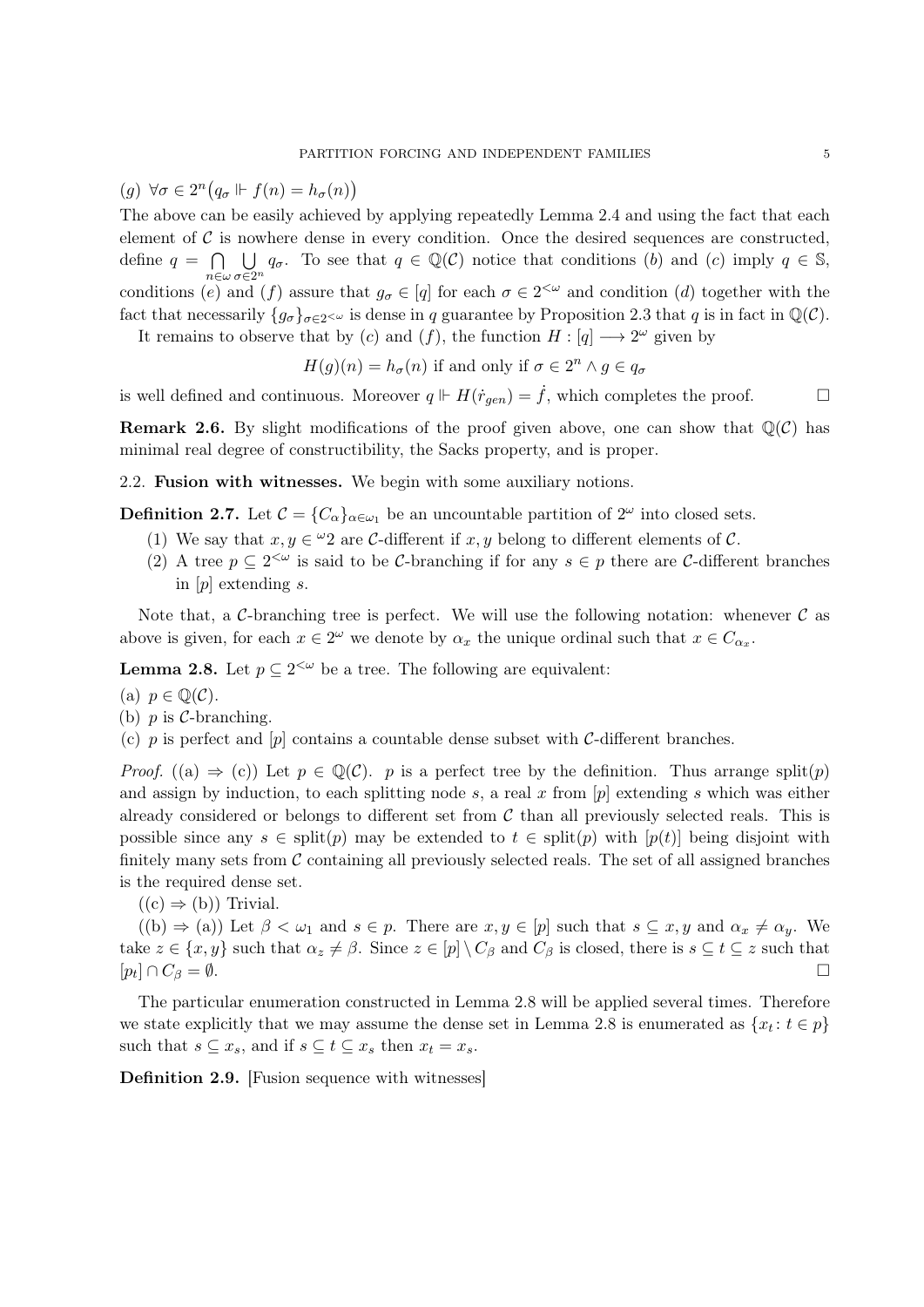- (1) Let p be a condition in  $\mathbb{Q}(\mathcal{C})$ . We say that a set  $X \subseteq \mathcal{Q}$  is a p-witness for the n-th level if  $X \subseteq [p]$ , for each  $s \in \text{split}_n(p)$  there is  $x \in X$  extending s, and X has C-different elements. Note that if X is a p-witness for the  $(n + 1)$ -st level then each node from n-th splitting level of  $p$  is contained in  $\mathcal{C}\text{-differential branches.}$
- (2) Let  $(p, X), (q, Y)$  be couples with p, q being conditions in  $\mathbb{Q}(\mathcal{C})$ , and sets X, Y being pwitness for the  $(n + 1)$ -st level, q-witness for the *n*-th level, respectively. Then

 $(p, X) \leq^n (q, Y)$  if and only if  $p \leq q$  and  $X \supseteq Y$ .

Note that if  $(p, X) \leq^n (q, Y)$  then  $\text{split}_{\leq n}(p) = \text{split}_{\leq n}(q)$ .

(3) A sequence  $\{(p_n, X_n)\}_{n\in\omega}$  is a fusion sequence with witnesses if  $(p_{n+1}, X_{n+1}) \leq^n (p_n, X_n)$ for each n.

**Lemma 2.10.** If a sequence  $\{(p_n, X_n)\}_{n\in\omega}$  is a fusion sequence with witnesses then the fusion  $\bigcap \{p_n : n \in \omega\}$  is a condition in  $\mathbb{Q}(\mathcal{C})$ .

*Proof.* We denote  $p = \bigcap \{p_n : n \in \omega\}, X = \bigcup \{X_n : n \in \omega\}, \text{ and we assume that we have } s \in p.$ We take  $n \in \omega$  and  $t \in \text{split}_n(p)$  such that t extends s. Since  $\text{split}_n(p) = \text{split}_n(p_{n+1})$ , the set  $X_{n+1}$  contains C-different branches extending t. Hence, X is dense in [p]. One can easily see that X is contained in [p]. Finally, by Lemma 2.8 we conclude that  $p \in \mathbb{Q}(\mathcal{C})$ .

A. Miller [42] and O. Spinas [49] applied separate fusion arguments in their proofs, while A. Miller [42] introduced the notion of a fusion even formally. The partial order  $\mathbb{Q}(\mathcal{C})$  was recently used in [25], where the notion of a nice sequence was isolated from O. Spinas's fusion arguments. Our definition of fusion sequence covers both approaches. The sequence  $\{X_n\}_{n\in\omega}$  in our definition may be obtained as sets of leftmost branches in Miller's fusion argument, and as certain terms of nice sequence in Spinas's approach. In fact, nice sequence may be obtained reenumerating our dense set  $\{x_t: t \in p\}$  in Lemma 2.8.

In addition to fusion sequences, we shall use two basic schemas to amalgamate conditions. Let us have a condition  $p \in \mathbb{Q}(\mathcal{C})$ , and for each  $s \in \text{split}_n(p)$ ,  $i \in \{0,1\}$ , a condition  $q(s,i)$ extending  $p(s^i)$ . Using Lemma 2.8, one can easily see that the tree

$$
q = \bigcup \{ q(s, i) \colon s \in \text{split}_n(p), i \in \{0, 1\} \}
$$

is a condition in  $\mathbb{Q}(\mathcal{C})$  as well. In the second amalgamation technique, we are given a decreasing sequence  $\{q_i\}_{i\in\omega}$  of extensions of p with strictly increasing stems  $s_n = \text{stem } q_n$ . We set  $x = \bigcup_{i\in\omega} s_i$ and take  $q = \bigcup_{i \in \omega} q_i(s_i)$  $\hat{i}$  (1 – x(|s<sub>i</sub>|))). Again, using Lemma 2.8, one can easily see that q is a condition in  $\mathbb{Q}(\mathcal{C})$ .

The proof of the fact that  $\mathbb{Q}(\mathcal{C})$  is  $\omega_{\mathcal{C}}$ -bounding is underlying many of the fusion arguments to follow. For convenience of the reader, we repeat it here. We will make use of the following two Lemmas.

**Lemma 2.11.** Let  $\dot{f}$  be a  $\mathbb{Q}(\mathcal{C})$ -name for a function in  $\omega \omega$  and let h be a function in  $\omega \omega \cap V$ . The set of all conditions q satisfying the following property is dense in  $\mathbb{Q}(\mathcal{C})$ : There is a real  $x \in [q]$  and a sequence  $\{f_s\}_{s \in x \mid \text{split}(q)}$  of functions in  $\langle \omega \rangle$  such that for any  $s = x \restriction \text{split}_n(q)$  we have  $q(s) \Vdash \dot{f} \upharpoonright h(n) = f_s$ .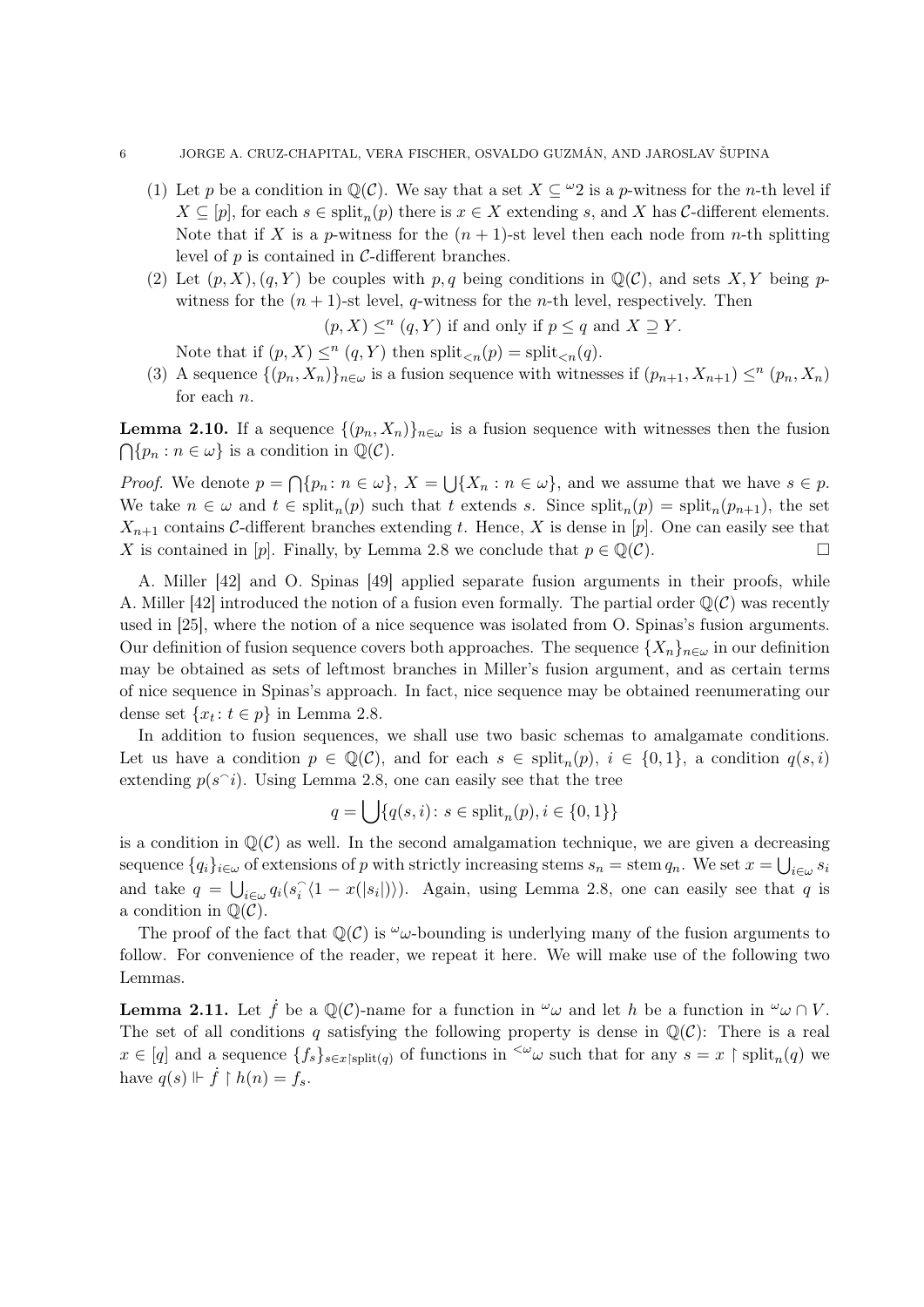*Proof.* Let  $p \in \mathbb{Q}(\mathcal{C})$ . One can construct a decreasing sequence  $\{q_i\}_{i\in\omega}$  of extensions of p with strictly increasing stems such that  $q_n \Vdash \dot{f} \upharpoonright h(n) = f_n$  for some  $f_n \in {}^{h(n)}\omega$ . We denote  $s_n =$ stem  $q_n$  and we set  $x = \bigcup_{i \in \omega} s_i$ . Finally, we take the amalgamation  $q = \bigcup_{i \in \omega} q_i(s_i)$  $\sum_{i} \langle 1 - x(|s_i|) \rangle$ ).  $\Box$ 

**Lemma 2.12.** Let  $\dot{f}$  be a  $\mathbb{Q}(\mathcal{C})$ -name for a function in  $\omega$ . The set of all conditions q satisfying the following property is dense in  $\mathbb{Q}(\mathcal{C})$ : For all  $m \in \omega$ , for all  $t \in \text{split}_m(q)$  there is  $f_t \in {}^{m+1}\omega$ such that

$$
q(t) \Vdash \dot{f} \upharpoonright (m+1) = \check{f}_t.
$$

*Proof.* Let  $p \in \mathbb{Q}(\mathcal{C})$ . We build a fusion sequence  $\{(q_n, X_n)\}_{n \in \omega}$  with  $q_0 \leq q$  such that its fusion q has the required property. Let the condition  $q_0$ , branch x, and sequence  $\{f_s\}_{s\in x\}_{\text{split}(q_0)}$ be obtained from Lemma 2.11 for p and  $h(n) = n + 1$ . We set  $X_0 = \{x\}$ .

Let  $0 \leq n < \omega$ . Suppose we have defined  $q_n \in \mathbb{Q}(\mathcal{C})$  and finite  $X_n \subseteq [q_n]$ . Let  $s \in \text{split}_n(q_n)$ . Take the unique branch  $x \in X_n$  extending s, node  $r = x \restriction \text{split}_{n+1}(q_n)$ , and number  $i = x(|s|)$ in  $\{0, 1\}$ . We set  $q(s, i) = q_n(r)$ . Let  $t \supseteq s^{\wedge} \langle 1 - i \rangle$  be such that  $[q_n(t)] \cap C_{\alpha_x} = \emptyset$  for all already considered branches x (i.e., all branches in  $X_n$  and those assigned to previous nodes in some order of split<sub>n</sub> $(q_n)$ ). Use Lemma 2.11 for  $q_n(t)$  and  $h(j) = n + j + 2$  to obtain  $q(s, 1 - i) \leq q_n(t)$ , branch x and sequence  $\{f_s\}_{s\in x\}_{\text{split}(q_n)}$ .

Finally, let  $X_{n+1}$  be the set of all considered branches in this step, and

$$
q_{n+1} = \bigcup \{ q(s, i) \colon s \in \text{split}_n(q_n), i \in \{0, 1\} \}.
$$

One can verify that the sequence  $\{(q_n, X_n)\}_{n\in\omega}$  is a fusion sequence with witnesses.

As an application, we obtain the following straightforward proof of the fact that  $\mathbb{P}(\mathcal{K})$  is  $\omega$ bounding.

**Lemma 2.13** (O. Spinas [49]). The poset  $\mathbb{Q}(\mathcal{C})$  is  $\omega$ -bounding.

*Proof.* Let  $\dot{f}$  be a  $\mathbb{Q}(\mathcal{C})$ -name for a function in  $\omega$  and let  $p \in \mathbb{Q}(\mathcal{C})$ . We will show that there is  $q \leq p$  and  $g \in V \cap {}^{\omega}\omega$  such that  $q \Vdash \dot{f} \leq^* \check{g}$ .

By Lemma 2.12 we can assume that for all  $m \in \omega$ , for all  $t \in \text{split}_m(p)$  there is  $f_t \in {}^{m+1}\omega$  such that  $p(t) \Vdash \dot{f} \upharpoonright (m+1) = \check{f}_t$ . Define  $g \in \omega \omega$  as follows:

$$
g(n) = \max\{f_s(n) + 1 \colon s \in \text{split}_n(q)\}.
$$

Then  $q \Vdash \forall n(\dot{f}(n) < g(n)).$ 

2.3. P-points preservations. Next, we show that Miller partition forcing preserves P-points. We will make use of the following notation: Given  $\mathcal{G} \subseteq \mathcal{P}(\omega)$ , let  $\langle \mathcal{G} \rangle_{\text{up}} = \{X \in \mathcal{P}(\omega) : \exists G \in \mathcal{G} \}$  $\mathcal{G}(G \subseteq X)$  and  $\langle \mathcal{G} \rangle_{\text{dn}} = \{X \in \mathcal{P}(\omega) : \exists G \in \mathcal{G}(X \subseteq G)\}.$ 

**Theorem 2.14.** The forcing notion  $\mathbb{Q}(\mathcal{C})$  preserves P-points and Ramsey ultrafilters.

Proof. We prove just first part. The second claim follows from the first one and the fact that the forcing notion  $\mathbb{Q}(\mathcal{C})$  is  $\omega$ -bounding, see [26, Lemma 21.12]. Note that a family  $\mathcal{G}$  generates an ultrafilter on  $\omega$  if and only if  $\mathcal{P}(\omega) = \langle \mathcal{G} \rangle_{\text{up}} \cup \langle \mathcal{G}^* \rangle_{\text{dn}}$ .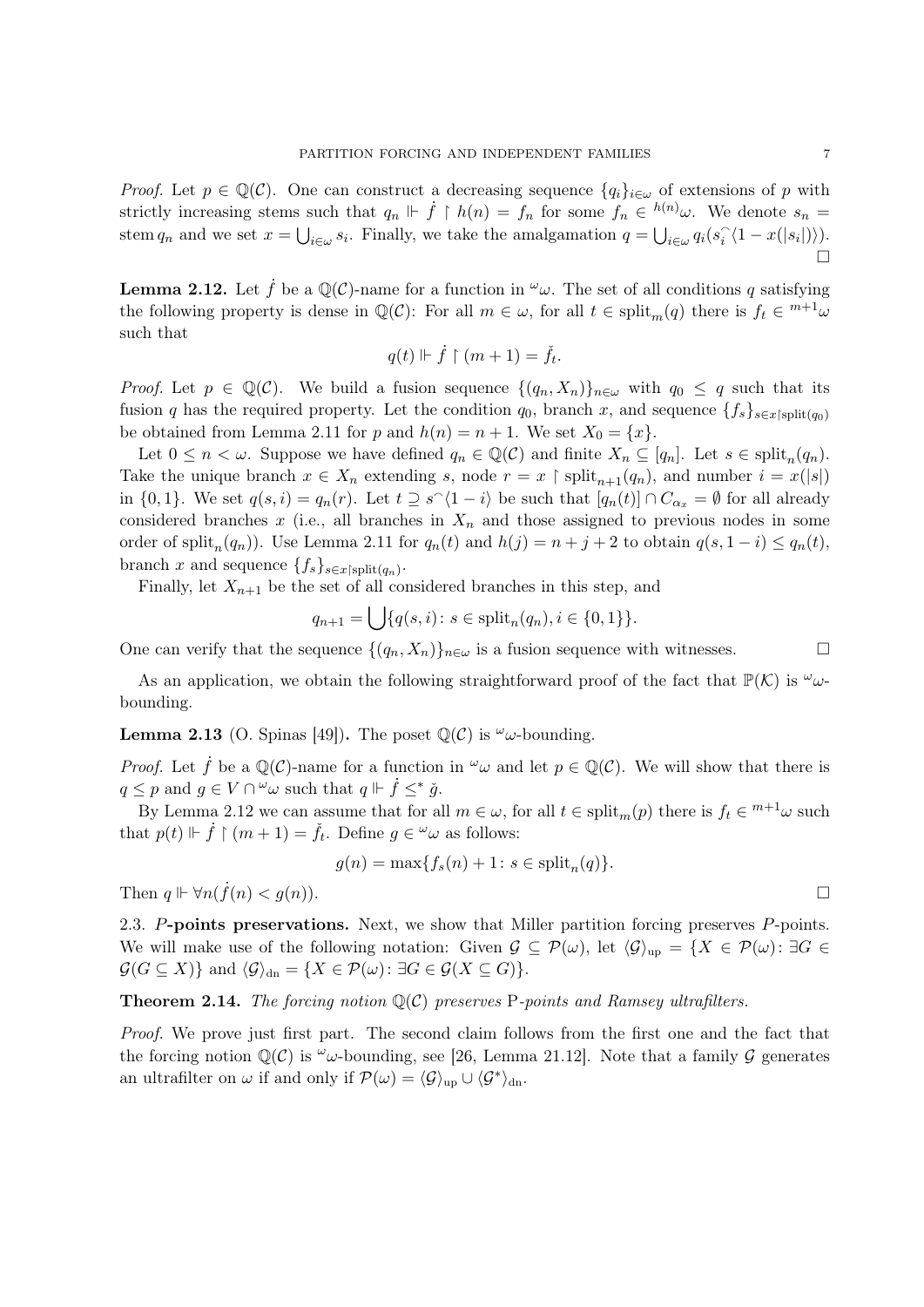Let U be an ultrafilter in V. We shall prove that the family U generates an ultrafilter in  $V^{\mathbb{Q}(\mathcal{C})}$ , i.e.,  $V^{\mathbb{Q}(\mathcal{C})} \models \mathcal{P}(\omega) = \langle \mathcal{U} \rangle_{\text{up}} \cup \langle \mathcal{U}^* \rangle_{\text{dn}}$ . In  $V^{\mathbb{Q}(\mathcal{C})}$ , take any set in  $\mathcal{P}(\omega)$ . We fix  $p \in \mathbb{Q}(\mathcal{C})$  and a  $\mathbb{Q}(\mathcal{C})$ -name Y such that  $p \Vdash Y \subseteq \omega$ . By Lemma 2.12 we can assume that for all  $m \in \omega$ , for all  $t \in \text{split}_m(p)$  there is  $u_t \in {}^{m+1}2$  such that

$$
p(t) \Vdash \dot{Y} \upharpoonright (m+1) = \check{u}_t.
$$

Note that the latter property remains true for any stronger condition  $q$ , since t in the m-th level of q is an extension of some s in the m-th level of p. Let  $\{x_t: t \in p\} \subseteq [p]$  be a dense set in  $[p]$ containing C-different elements (enumerated such that  $s \subseteq x_s$ , and if  $s \subseteq t \subseteq x_s$  then  $x_t = x_s$ ). We set  $Y_t = \bigcup \{u_s : s \subseteq x_t\}.$ 

**Claim.** We can assume that  $\mathcal{Y}_0 = \{Y_s : s \in p\}$  is in  $\mathcal{U}$  or  $\mathcal{Y}_1 = \{\omega \setminus Y_s : s \in p\}$  is in  $\mathcal{U}$ .

*Proof.* We set  $U_0 = \{s \in p: Y_s \in \mathcal{U}\}\$ and  $U_1 = \{s \in p: (\omega \setminus Y_s) \in \mathcal{U}\}\$ . The sets  $U_0, U_1$  are disjoint and their union is  $p$ . We may distinguish two cases:

- (i) There is  $s \in p$  such that  $p(s) \subseteq U_0$ . In this case, just take  $p(s)$ .
- (ii) For each  $s \in p$  there is  $t \in p(s)$  such that  $t \in U_1$ . We build a fusion sequence  $\{(p_n, X_n)\}_{n \in \omega}$ such that the fusion has the required properties. Taking  $s \in \text{split}_0(p)$  there is  $t \in p(s)$  such that  $t \in U_1$ . We set  $p_0 = p(t)$  and  $X_0 = \{x_t\}.$

Let  $0 \leq n < \omega$ . Suppose we have defined  $p_n \in \mathbb{Q}_\alpha$  and finite  $X_n \subseteq [p_n]$ . Let  $s \in \text{split}_n(p_n)$ . Take node  $r = x_s$  | split<sub>n+1</sub> $(p_n)$ , and number  $i = x_s(|s|)$  in {0, 1}. We set  $p(s, i) = p_n(r)$ . Let  $t \supseteq s^{\widehat{}} \langle 1 - i \rangle$  be splitting such that  $t \in U_1$ . We set  $p(s, 1 - i) = p(t)$ .

Finally, let

$$
p_{n+1} = \bigcup \{ p(s, i) \colon s \in \text{split}_n(p_n), i \in \{0, 1\} \}.
$$

and let  $X_{n+1}$  be the set of all  $x_t$ 's for  $t \in \text{split}_{n+1}(p_{n+1})$ . One can verify that the sequence  $\{(p_n, X_n)\}_{n\in\omega}$  is a fusion sequence with witnesses.

$$
\Box
$$

We assume that  $\mathcal{Y}_0 \in \mathcal{U}$ , the other case may be handled analogously. We take a pseudointersection Z of  $\mathcal{Y}_0$  in  $\mathcal{U}$ , with  $Z \subseteq Y_{\emptyset}$ . We shall simultaneously build two fusion sequences with witnesses, namely  $\{(p_n^0, X_n^0)\}_{n\in\omega}$ ,  $\{(p_n^1, X_n^1)\}_{n\in\omega}$ , and a partition of Z into two sets  $Z_0$ ,  $Z_1$  such that for their respective fusions  $q_0, q_1 \leq p$  we obtain  $q_0 \Vdash \check{Z}_0 \subseteq \dot{Y}$  and  $q_1 \Vdash \check{Z}_1 \subseteq \dot{Y}$ .

Let  $p^0 = p^1 = p$ ,  $X_0^0 = X_0^1 = \{Y_{\emptyset}\}$ , and  $k_0 = 0$ ,  $k_1 = 2$ . We assume that  $p_n^0$ ,  $p_n^1$ ,  $k_{2n}$ , and  $k_{2n+1}$  are constructed. Let  $t \in \text{split}_{k_{2n}}(p) \cap \text{split}(p_n^0)$ , and set  $w^*(t) = x_t \restriction \text{split}_{k_{2n+1}}(p)$ . For each  $i \in \{0,1\}$ , we take  $w^*(t, i) \in \text{split}_{k_{2n+1}+1}(p)$  extending  $w^*(t)$  i. There is  $k_{2n+2} > k_{2n+1}+1$  such that

$$
Z \setminus k_{2n+2} \subseteq \bigcap \{ Y_{w^*(t,i)} \colon t \in \text{split}_{k_{2n}}(p) \cap \text{split}(p_n^0), i \in \{0,1\} \}.
$$

We set  $w(t, i) = x_{w^*(t, i)}$  | split $_{k_{2n+2}}(p)$ . Take  $p_{n+1} = \bigcup \{ p(w(t, i)) : t \in \text{split}_{k_{2n}}(p) \cap \text{split}(p_n^0), i \in$  $\{0,1\}\}\$  and  $X_{n+1} = \{x_{w(t,i)}: t \in \text{split}_{k_{2n}}(p) \cap \text{split}(p_n^0), i \in \{0,1\}\}.$  One can see that  $p_n^0 \Vdash$  $\check{Z} \cap [k_{2n}, k_{2n+1}) \subseteq \dot{Y}$ . The construction of condition  $p_n^1$  and the choice of number  $k_{2n+3}$  are done similarly, and leads to  $p_n^1 \Vdash \check{Z} \cap [k_{2n+1}, k_{2n+2}) \subseteq \dot{Y}$ . Finally, we define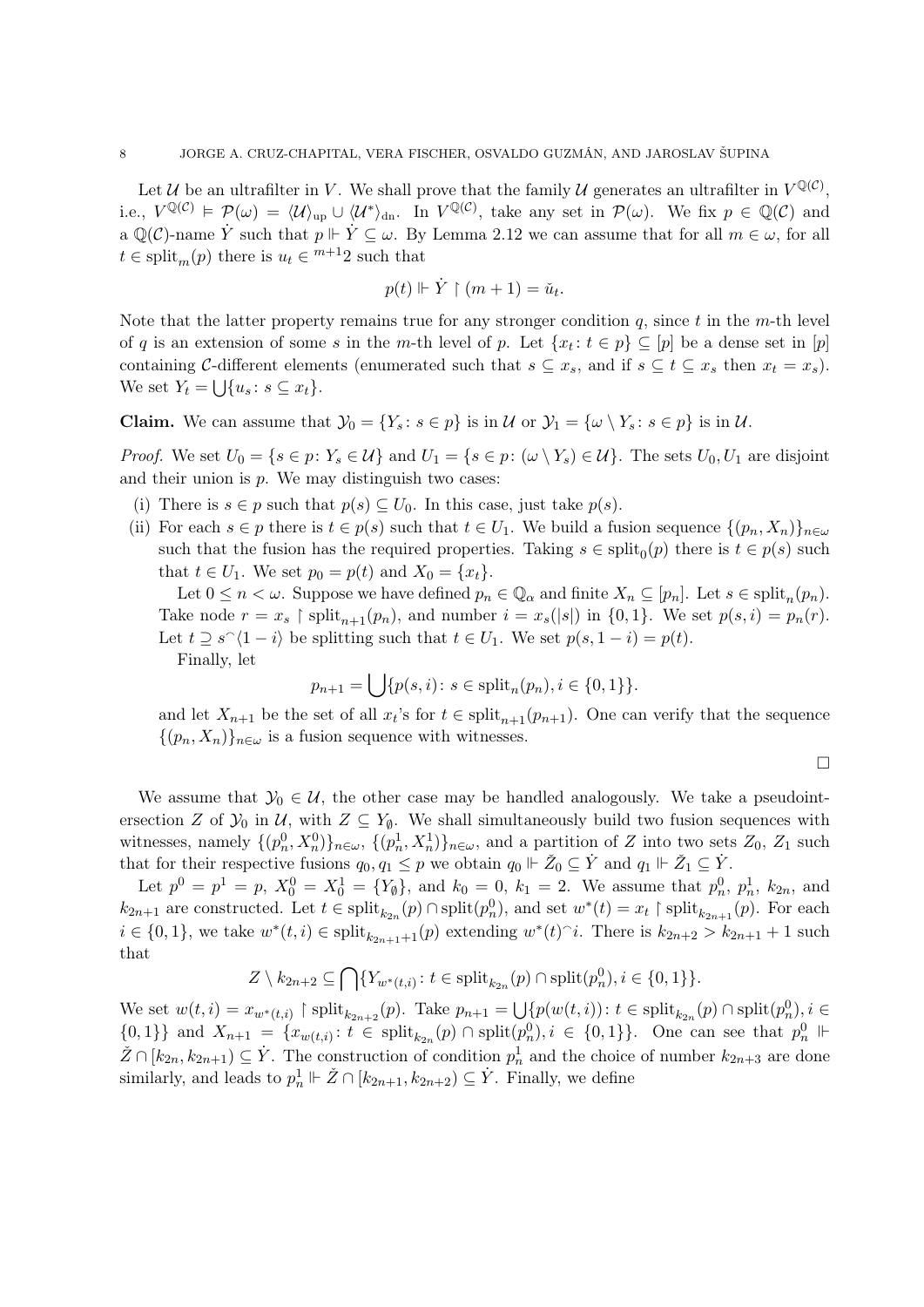$$
Z_0 = Z \cap \bigcup \{ [k_{2n}, k_{2n+1}) : n \in \omega \} \text{ and } Z_1 = Z \cap \bigcup \{ [k_{2n+1}, k_{2n+2}) : n \in \omega \}.
$$

## 3. Selective independence

## 3.1. Dense maximality. Recall the definition:

**Definition 3.1.** A family  $\mathcal{B} \subseteq P(\omega)$  is an *independent family* if for every distinct  $A_0, \ldots, A_n \in \mathcal{A}$ and  $h: \{A_0, \ldots, A_n\} \longrightarrow 2$ , the set  $\bigcap$ i≤n  $A_i^{h(A_i)}$  $i^{h(A_i)}$  is infinite where  $A_i^0 = A^i$  and  $A_i^1 = \omega \backslash A^i$ . It is maximal independent, if it is independent and maximal under inclusion.

We will be exclusively interested in infinite independent families. For an independent family  $\mathcal A$ let  $FF(\mathcal{A})$  be the set of all finite be set of all finite partial functions from  $\mathcal{A}$  to 2 and order it by inclusion. For  $h \in \text{FF}(\mathcal{A})$ , we let  $\mathcal{A}^h = \bigcap \{A^{h(A)} \mid A \in dom(h)\}$  where  $A^0 = \omega \setminus A$  and  $A^1 = A$  for  $A \subseteq \omega$ . The *density ideal* of A, denoted  $id(A)$  is the set of all  $X \subseteq \omega$  such that for all  $h \in FF(A)$ there is  $h' \supseteq h$  in FF(A) such that  $\mathcal{A}^{h'} \cap X$  is finite (or equivalently empty). Dual, to the density ideal of A is the density filter of A denoted fil(A) and consisting of all  $X \subseteq \omega$  such that for all  $h \in \mathrm{FF}(\mathcal{A})$  there is  $h' \supseteq h$  in  $\mathrm{FF}(\mathcal{A})$  such that  $\mathcal{A}^h \backslash X$  is finite (or equivalently empty).<sup>3</sup>

**Lemma 3.2.** Let  $A$  be an infinite independent family. The following are equivalent:

- (1) For all  $X \in \mathcal{P}(\omega)$  and all  $h \in \mathrm{FF}(\mathcal{A})$  there is  $h' \supseteq h$  such that  $\mathcal{A}^h \cap X$  or  $\mathcal{A}^h \setminus X$  is finite.
- (2) For all  $h \in FF(\mathcal{A})$  and all  $X \subseteq \mathcal{A}^h$  either  $\mathcal{A}^h \setminus X \in id(\mathcal{A})$  or there is  $h' \in FF(\mathcal{A})$  such that  $h' \supseteq h$  and  $\mathcal{A}^{h'} \subseteq \mathcal{A}^h \backslash X$ .
- (3) For each  $X \in \mathcal{P}(\omega) \setminus \text{fil}(\mathcal{A})$  there is  $h \in \text{FF}(\mathcal{A})$  such that  $X \subseteq \omega \setminus \mathcal{A}^h$ .

*Proof.* First we show that (1) implies (2). Let  $h \in FF(\mathcal{A})$ , let  $X \subseteq \mathcal{A}^h$  and suppose  $\mathcal{A}^h \setminus X \notin \text{id}(\mathcal{A})$ . Thus, there is  $h' \in FF(\mathcal{A})$  such that for all  $h'' \supseteq h'$  the set  $\mathcal{A}^{h''} \cap (\mathcal{A}^h \setminus X)$  is non-empty. Note that if h and h' are incompatible, then  $\mathcal{A}^{h'} \cap (\mathcal{A}^h \backslash X) = \emptyset$ , which is a contradiction. Therefore h and h' are compatible and without loss of generality, we can assume that  $h' \supseteq h$ . Thus, we have that for all  $h'' \supseteq h'$ , the set  $\mathcal{A}^{h''} \setminus X \neq \emptyset$ . Now, since (1) holds, there is  $h'' \supseteq h'$  such that  $\mathcal{A}^{h''} \cap X = \emptyset$ . That is,  $\mathcal{A}^{h''} \subseteq \mathcal{A}^h \backslash X$ .

Next, we show that (2) implies (3). Thus, consider any  $X \in \mathcal{P}(\omega) \setminus \text{fil}(\mathcal{A})$ . Then, in particular  $\omega \setminus X \notin \text{id}(\mathcal{A})$  and so there is  $h \in \text{FF}(\mathcal{A})$  such that for all  $h' \supseteq h$ ,  $|\mathcal{A}^{h'} \cap (\omega \setminus X)| = |\mathcal{A}^{h'} \setminus X| = \omega$ . Let  $Y = \mathcal{A}^h \backslash X$ . Thus,  $Y \subseteq \mathcal{A}^h$ . By part (2) either  $\mathcal{A}^h \backslash Y \in id(\mathcal{A})$  or there is  $h' \supseteq h$  such that  $\mathcal{A}^{h'} \subseteq \mathcal{A}^h \backslash Y$ . Suppose  $\mathcal{A}^h \backslash Y \in id(\mathcal{A})$ . Then, there is  $h' \supseteq h$  such that  $\mathcal{A}^{h'} \cap (\mathcal{A}^h \backslash Y) = \mathcal{A}^{h'} \backslash Y = \emptyset$ . However  $\mathcal{A}^{h'} \backslash Y = \mathcal{A}^{h'} \cap X = \emptyset$  and so  $X \subseteq \omega \backslash \mathcal{A}^{h'}$  and we are done. If there is  $h' \supseteq h$  such that  $\mathcal{A}^{h'} \subseteq \mathcal{A}^h \setminus Y = \mathcal{A}^h \cap X$ , then  $\mathcal{A}^{h'} \cap (\omega \setminus X) = \mathcal{A}^{h'} \setminus X = \emptyset$ , contradicting the choice of h.

To see that (3) implies (2), consider any  $h \in FF(\mathcal{A})$  and  $X \subseteq \mathcal{A}^h$ . Let  $Y = \mathcal{A}^h \backslash X$ . If  $\omega\backslash Y\in \text{fil}(\mathcal{A}), \text{ then } Y=\mathcal{A}^h\backslash X\in \text{id}(\mathcal{A}).$  Otherwise, there is  $h*$  such that  $\omega\backslash Y\subseteq \omega\backslash \mathcal{A}^{h*}$ , which implies that  $\mathcal{A}^{h^*} \subseteq Y = \mathcal{A}^h \backslash X$ . Note that if  $h \perp h^*$ , then for some  $C \in \mathcal{A}$  we have (without loss

 $\Box$ 

<sup>&</sup>lt;sup>3</sup>In the notation of [14], fil(A) =  $\mathcal{F}_\mathcal{A}$  and  $\mathbf{C}_\mathcal{A} = \text{FF}(\mathcal{A})$ . The density ideal and filter have been also studied in [19].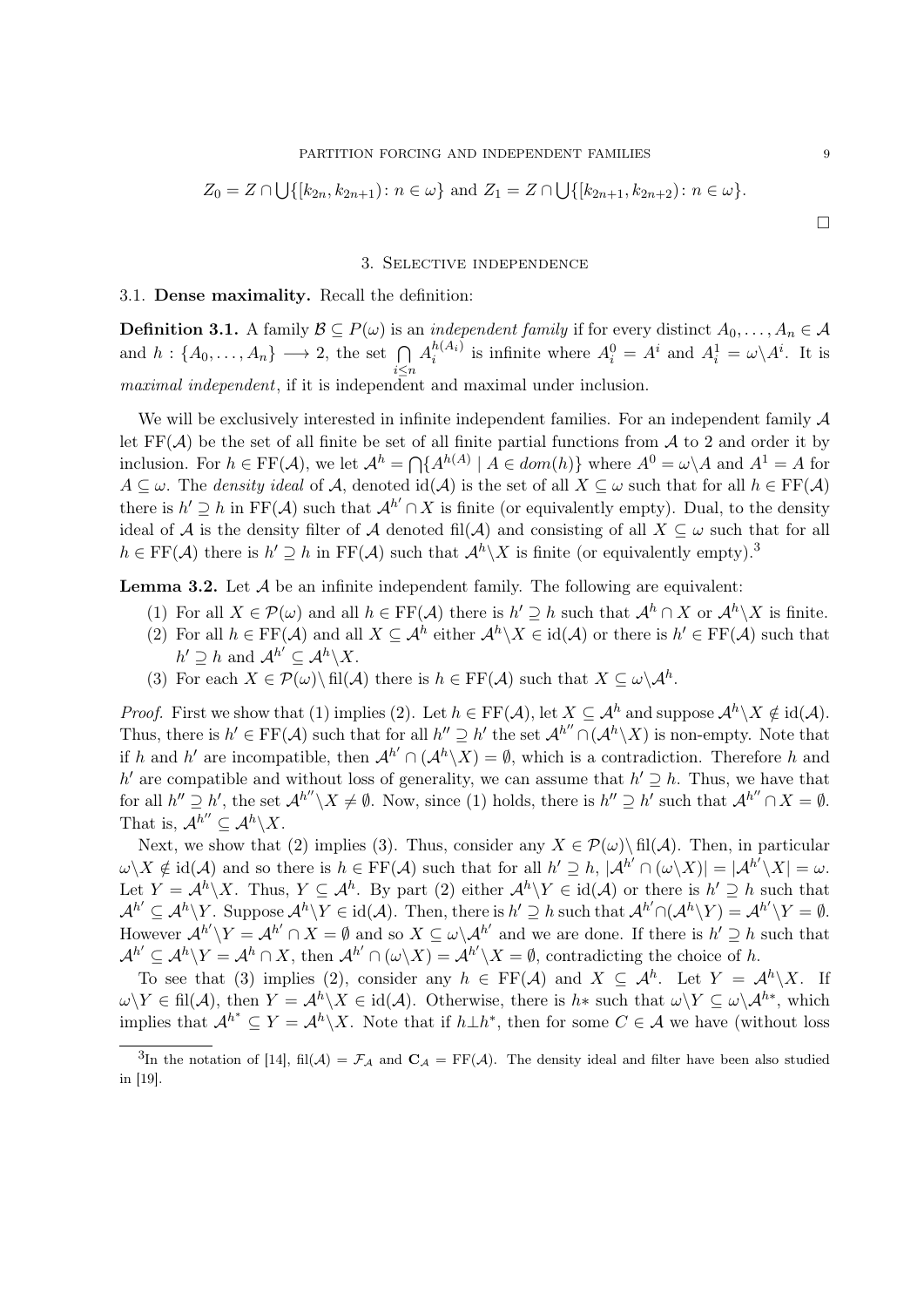of generality) that  $\mathcal{A}^{h*} \subseteq C$  and  $\mathcal{A}^h \subseteq \omega \backslash C$ , which contradicts  $\mathcal{A}^{h*} \subseteq \mathcal{A}^h$ . Thus  $h^*$  and h are compatible, and so  $\mathcal{A}^{h^*\cup h} \subseteq \mathcal{A}^{h^*} \subseteq \mathcal{A}^h \backslash X$ .

To see that (2) implies (1) consider any  $X \in [\omega]^\omega \backslash \mathcal{A}$  and let  $h \in \mathrm{FF}(\mathcal{A})$ . We want to show that there is  $h' \supseteq h$  such that either  $\mathcal{A}^{h'} \cap X = \emptyset$ , or  $\mathcal{A}^{h'} \setminus X = \emptyset$ . Let  $Y = X \cap \mathcal{A}^h$ . Thus,  $Y \subseteq \mathcal{A}^h$ . If  $\mathcal{A}^h \backslash Y \in \text{id}(\mathcal{A}), \text{ then } \mathcal{A}^h \backslash X \in \text{id}(\mathcal{I}) \text{ and so there is } h' \supseteq h \text{ such that } \mathcal{A}^{h'} \cap (\mathcal{A}^h \backslash X) = \mathcal{A}^{h'} \backslash X = \emptyset.$ Otherwise, there is  $h' \supseteq h$  such that  $\mathcal{A}^{h'} \subseteq \mathcal{A}^h \backslash Y$  and so  $\mathcal{A}^{h'} \cap Y = \emptyset$ . However,  $\mathcal{A}^{h'} \cap Y =$  $\mathcal{A}^{h'} \cap (X \cap \mathcal{A}^h) = \mathcal{A}^{h'} \cap X = \emptyset.$ 

An independent family  $A$  is said to be *densely maximal* if any one of the above three definitions holds. The notion of dense maximality of independent families appears (to the best knowledge of the authors) for the first time in [24]. In particular, we obtain:

**Corollary 3.3.** Let  $\mathcal A$  be an infinite independent family. Then,  $\mathcal A$  is densely maximal iff

$$
\mathcal{P}(\omega) = \text{fil}(\mathcal{A}) \cup \langle \omega \backslash \mathcal{A}^h : h \in \text{FF}(\mathcal{A}) \rangle_{dn}.^4
$$

The fact that partial orders with the Sacks property are Cohen preserving will play an important role in our results:

**Lemma 3.4** ([14]). Let W be a P-generic extension of V, where P has the Sacks property. If  $\mathcal{A} \in V$  is an independent family, then in W, fil(A) is generated by fil(A)<sup>V</sup>.

3.2. Selectivity. Recall the following definitions. Let  $\mathcal{F} \subseteq \mathcal{P}(\omega)$ . Then F is centered if for ever finite subfamily  $\mathcal{H}, \bigcap \mathcal{H} \in \mathcal{F}$ ;  $\mathcal{F}$  is a P-set, if every countably subfamily has a pseudo-intersection in F; F is a Q-set, if for every partition  $\mathcal E$  of  $\omega$  into bounded sets, there is a  $X \in \mathcal F$  meeting each element of the partition on at most one point, i.e.  $|X \cap E| \leq 1$  for each  $E \in \mathcal{E}$ .

**Definition 3.5.** Let F be a filter over  $\omega$ . We say that F is a *selective filter* if and only if for every partition  $\{X_i\}_{i\in\omega}$  of  $\omega$  into elements of  $\mathcal{F}^*$ , where  $\mathcal{F}^*$  is the dual ideal of  $\mathcal{F}$ , there exists  $Y \in \mathcal{F}$  such that  $|Y \cap X_i| \leq 1$  for each  $i \in \omega$ .

Note, that a filter  $\mathcal{F} \subseteq \mathcal{P}(\omega)$  is selective (also called Ramsey) if and only if  $\mathcal{F}$  extends the Frechét filter and is both a P-set and a Q-set.

**Definition 3.6.** An independent family is said to be *selective* if it densely maximal and fil $(A)$  is a selective filter.

Selective independent families exist under CH, result which is due to Shelah (see [46]). Further studies of selective independent families can be found in [14] and [19]. The following preservation theorem, will be central to the proof that iterations of Miller partition forcing, as well as other partial orders which are of interest for this article, preserve selective independent families.

**Lemma 3.7** ([46], Lemma 3.2). Let F be a selective filter and let  $\mathcal{H} \subseteq P(\omega) \backslash \mathcal{F}$  be cofinal in  $P(\omega)\backslash\mathcal{F}$  with respect to  $\subseteq^*$ . If  $\langle\mathbb{P}_{\alpha},\dot{\mathbb{Q}}_{\alpha}\mid\alpha<\delta\rangle$  is a countable support iteration of  $\omega^{\omega}$ -bounding proper forcing notions such that for all  $\alpha < \delta$ , we have  $\mathbb{1}_{\mathbb{P}_{\alpha}} \Vdash \mathscr{H}$  is cofinal in  $P(\omega) \setminus \langle \mathcal{F} \rangle$ ", then the same holds for  $\delta$ .

<sup>&</sup>lt;sup>4</sup>Thus, in the notation of [14], A is densely maximal iff  $\mathcal{P}(\omega) = \mathcal{F}_{\mathcal{A}} \cup \langle C_{\mathcal{A}} \rangle_{dn}$ .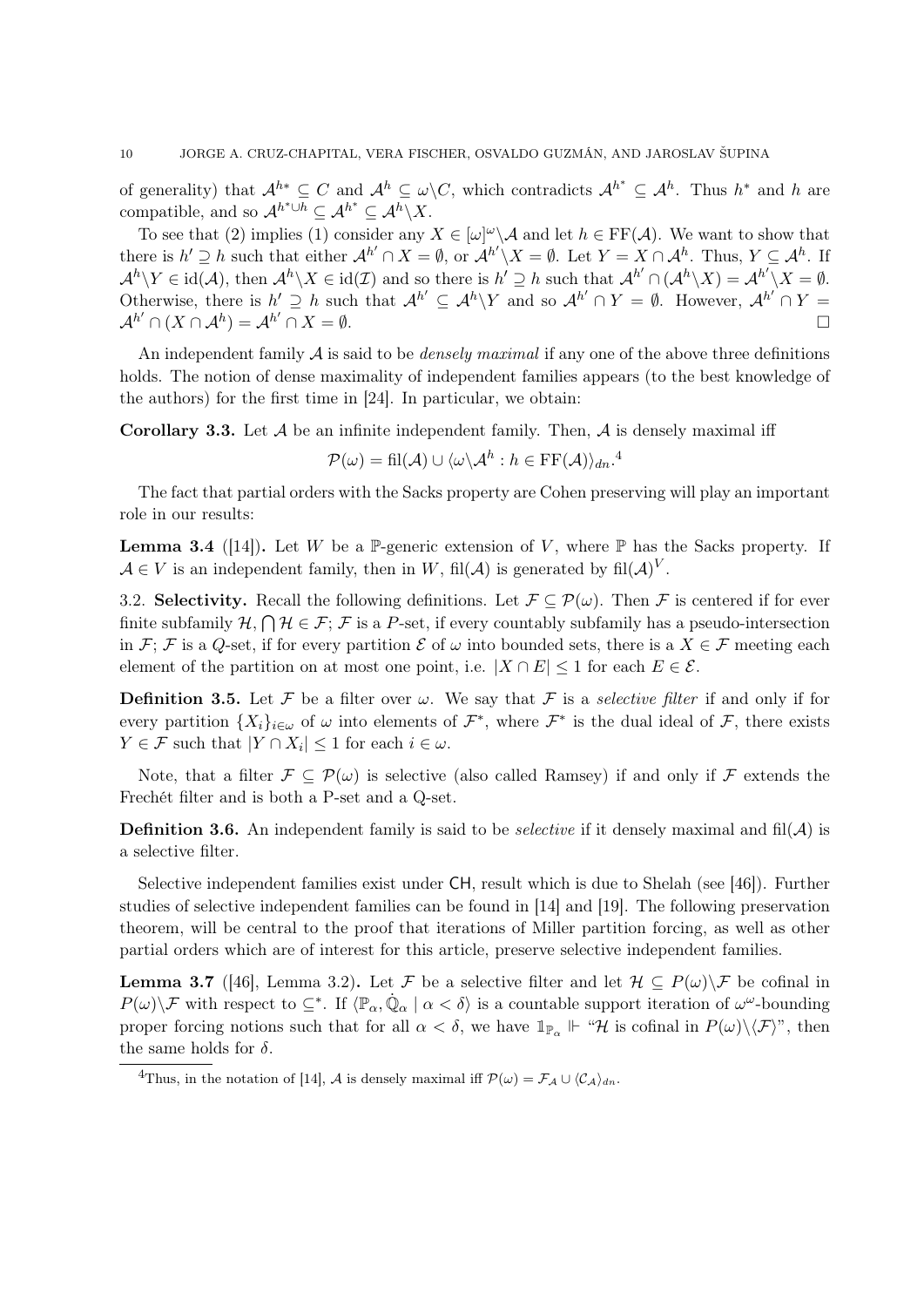The forcing iterations, that we will be interested in, all have the Sacks property. Thus, in the corresponding generic extensions fil $(\mathcal{A})$ , is generated by fil $(\mathcal{A}) \cap V$ , where V denotes the ground model (see Lemma 3.4). Thus, if  $\text{fil}(A)$  is selective in the ground model, then it will remain selective in the desired generic extensions. Thus, the above preservation theorem implies that in order to guarantee that a given selective independent family remains selective (in our desired generic extensions), it is sufficient to guarantee that each iterand preserves the dense maximality of the family. Note that, the fact that the density filter is selective will play an crucial role in this preservation arguments. That is, our techniques do not imply that densly maximal independnet families are preserved, but only - selective ones. Before giving detailed proofs of these crucial preservation properties of Miller partition forcing (see Corollary 3.14 and Theorem 3.17) which are also the most technical arguments in the paper, we state our main result:

Theorem 3.8. Assume CH. There is a cardinals preserving generic extension in which

$$
\mathrm{cof}(\mathcal{N})=\mathfrak{a}=\mathfrak{u}=\mathfrak{i}=\omega_1<\mathfrak{a}_T=\omega_2.
$$

*Proof.* Let V denote the ground model. We assume that  $A$  is a selective independent family in V, U is a P-point in V, and E is a tight MAD family in V (according to [25]). Using an appropriate bookkeeping device define a countable support iteration  $\langle \mathbb{P}_\alpha, \dot{\mathbb{Q}}_\beta : \alpha \leq \omega_2, \beta < \omega_2 \rangle$  of posets such that for each  $\alpha$ ,  $\mathbb{P}_{\alpha}$  forces that  $\mathbb{Q}_{\alpha} = \mathbb{Q}(\mathcal{C})$  for some uncountable partition of  $2^{\omega}$  into compact sets and such that  $V^{\mathbb{P}_{\omega_2}} \models \mathfrak{a}_T = \omega_2$ .  $\mathbb{P}_{\omega_2}$  is  $\omega$ -bounding, and therefore  $\text{cof}(\mathcal{N}) = \omega_1$ . By Shelah's preservation theorem 3.7 and Corollary 3.14, or alternatively by Theorem 3.17, the family A remains maximal independent in  $V^{\mathbb{P}_{\omega_2}}$  and so a witness to  $\mathfrak{i} = \omega_1$ . Similarly, U generates a Ppoint in  $V^{\mathbb{P}_{\omega_2}}$ , so  $\mathfrak{u} = \omega_1$  as well. And finally,  $\mathfrak{a} = \omega_1$  since  $\mathcal E$  is a tight MAD family (see [25]).  $\Box$ 

We proceed with taking care of the successor stages of our forcing construction, i.e. the fact that Miller partition forcing preserves selective independent families. In Subsection 3.3 we give a proof of this fact using Laflamme's filter games and in Subsection 3.4 using the technique we introduced earlier, fusion with witnesses.

3.3. Laflamme's filter game. Selective filters have proven useful in preservation results regarding the independence number i, see [46, 19, 14]. The following game was introduced by C. Laflamme.

**Definition 3.9** (Laflamme, [34]). Let F be a filter over  $\omega$ . The game  $\mathfrak{G}(\mathcal{F}, \omega, \mathcal{F})$  is defined as follows. On the *n* turn, Player I plays some  $U_n \in \mathcal{F}$  and Player II responds with some  $a_n \in U_n$ . After  $\omega$  turns, Player II wins if the sequence  $\{a_n\}_{n\in\omega}$  belongs to F. Otherwise, Player I wins.

It is not hard to prove that the Player II never has a winning strategy in this game. On the other hand, we have the following theorem of Laflamme, see [34] (as well as [35]).

**Theorem 3.10** (Laflamme). A filter  $\mathcal F$  is not selective if and only if Player I does have a winning strategy for the game  $\mathfrak{G}(\mathcal{F}, \omega, \mathcal{F})$ .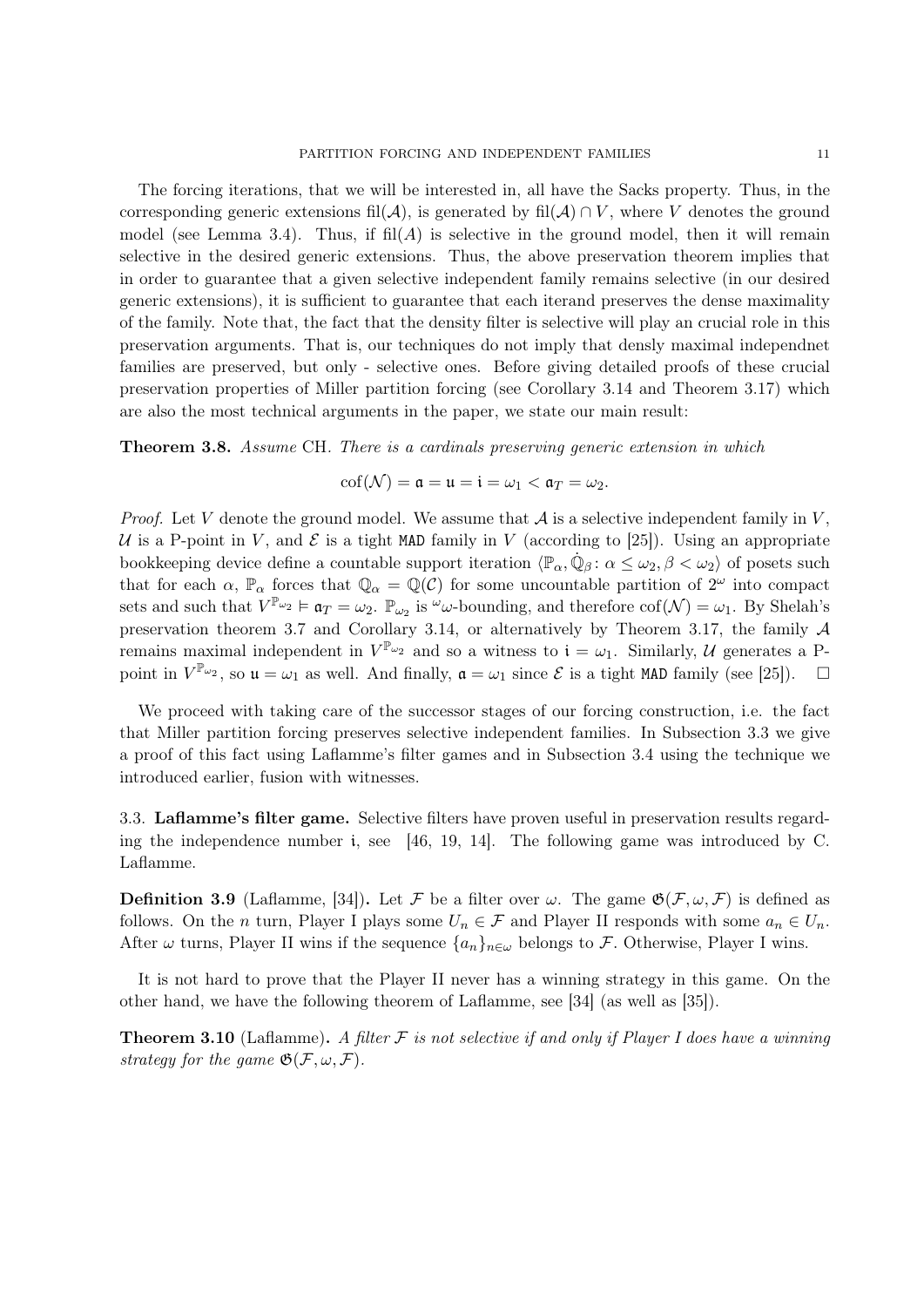**Lemma 3.11.** Let F be a selective filter,  $p \in \mathbb{S}$  and  $H : [p] \longrightarrow P(\omega)$  be a continuous function such that for every  $s \in p$ ,

$$
\bigcup H\big[[p(s)]\big] \in \mathcal{F}.
$$

Then there are  $q \in \mathbb{S}$ ,  $Y \in \mathcal{F}$  such that  $q \subseteq p$  and for every  $f \in [q]$ ,  $Y \subseteq H(f)$ .

*Proof.* For every  $q \in \mathbb{S}$  such that  $q \subseteq p$ , let  $L(q) = \bigcup H|[q]|$ . Now consider the game  $\mathfrak{G}(\mathcal{F}, \omega, \mathcal{F})$ . Player I will play the following strategy, while constructing a sequence  $\{t_{\sigma}\}_{{\sigma}\in 2^{<\omega}}\subseteq p$  such that: (a)  $\forall \sigma \in 2^{<\omega}\forall i \in 2(t_\sigma \subsetneq t_{\sigma^\frown i}).$ 

(b)  $\forall \sigma, \tau \in 2^n \big( \sigma \neq \tau \to (t_\sigma \text{ and } t_\tau \text{ are incomparable }) \big).$ 

On the first turn Player I defines  $t_{\emptyset} = \emptyset$  and plays  $U_0 = L(p(t_{\emptyset}))$ . As the rules dictate, Player II responds with some  $a_0 \in U_0$ . Since  $a_0 \in \bigcup H([p(t_\emptyset)]]$ , there is  $f \in [p(t_\emptyset)]$  such that  $a_0 \in H(f)$ . As H is continuous there is  $k \in \omega$  such that for every  $g \in [p(f_k)]$  we have  $a_0 \in H(g)$ . Now Player I extends  $f|_k$  to incomparable  $t_0, t_1 \in p$  such that  $t_{\emptyset} \subsetneq t_0, t_1$  and plays  $U_1 = L(p(t_0)) \cap L(p(t_1))$ . As the rules dictate Player II responds with some  $a_1 \in U_1$ .

In general, suppose that it is the  $n + 1$  turn and that Player I has constructed  $\{t_{\sigma}\}_{\sigma \in 2^{\leq n}}$  and for every  $m \leq n$  played  $U_m = \bigcap$  $\sigma \in 2^{\leq m}$  $L(p(t_{\sigma}))$ . As  $a_n \in \bigcap$  $\sigma \in 2^n$  $\left(\bigcup H\big[[p(t_{\sigma})]\big]\right)$ , for every  $\sigma \in 2^n$ there is  $f_{\sigma} \in [p(t_0)]$  such that  $a_n \in H(f_{\sigma})$ . Since H is continuous, there is  $k \in \omega$  such that for every  $\sigma \in 2^n$  and every  $g \in [p(f_{\sigma}|_k)]$ ,  $a_n \in H(g)$ . Now Player I extends each  $f_{\sigma}|_k$  to incomparable  $t_{\sigma\cap 0}, t_{\sigma\cap 1} \in p$  such that  $t_{\sigma} \subsetneq t_{\sigma\cap 0}, t_{\sigma\cap 1}$  and plays  $U_{n+1} = \cap$  $\sigma \in 2^{\leq n+1}$  $L(p(t_{\sigma}))$ . As the rules dictate,

Player II responds with some  $a_{n+1} \in U_{n+1}$ .

Since  $\mathcal F$  is a selective filter, this is not a winning strategy for Player I. Therefore there is a match where Player I plays by the above strategy, but Player II wins. Let  $\{a_n\}_{n\in\omega}$  and  $\{t_\sigma\}_{\sigma\in2^{<\omega}}$ be the sequences associated to one of these matches and let  $q = \{\tau \in p \mid \exists \sigma \in 2^{\omega}(\tau \subseteq t_{\sigma})\}.$  It is straightforward that q and  $Y = \{a_n\}_{n \in \omega}$  are the objects we are looking for.

**Theorem 3.12.** Let F be a selective filter and let G be a  $\mathbb{Q}(\mathcal{C})$ -generic filter. In V[G], for every  $X \in P(\omega)$  one of the following statements occurs:

(a) There is  $Y \in \mathcal{F} \cap V$  such that  $Y \subseteq X$ .

(b) There is  $Z \in V$ , such that  $Z \notin \mathcal{F}$  and  $X \subseteq Z$ .

*Proof.* Let X be a name for a subset of  $\omega$ ,  $p \in \mathbb{Q}(\mathcal{C})$  and suppose no condition below p forces (b). By Lemma 2.5 there is a continuous  $H : [p] \longrightarrow P(\omega)$  such that  $p \Vdash H(\dot{r}_{gen}) = \dot{X}$ . For every  $q \in \mathbb{S}$  such that  $q \subseteq p$ , let  $L(q) = \bigcup H[[q]]$  and note that if  $q \in \mathbb{Q}(\mathcal{C})$  then  $L(q) \in \mathcal{F}$ . This holds, because  $q \Vdash X \subseteq L(q)$  and q does not force (b). We say that a conditions  $q \in \mathbb{S}$ , which is not necessarily in  $\mathbb{Q}(\mathcal{C})$ , is special if  $q \subseteq p$  and for every  $s \in q$  we have that  $L(q(s)) \in \mathcal{F}$ .

We will make use of the following notion: Given  $s \in p$  we say that the pair  $(q, T)$  is s-special if  $q \in \mathbb{S}$  is special,  $T \in \mathcal{C}$ ,  $[q] \subseteq [p(s)] \cap T$ . We divide the proof in cases.

Case 1 For every  $s \in p$ , there is an s-special pair  $(q, T)$ .

In this case, consider the game  $\mathfrak{G}(\mathcal{F}, \omega, \mathcal{F})$ . Player I will play by the following strategy, while recursively constructing sequences  $\{q_\sigma\}_{\sigma\in 2^{<\omega}}\subseteq \mathbb{S}, \{s_\sigma\}_{\sigma\in 2^{<\omega}}\subseteq p$ , and  $\{T_\sigma\}_{\sigma\in 2^{<\omega}}\subseteq \mathcal{K}$  such that: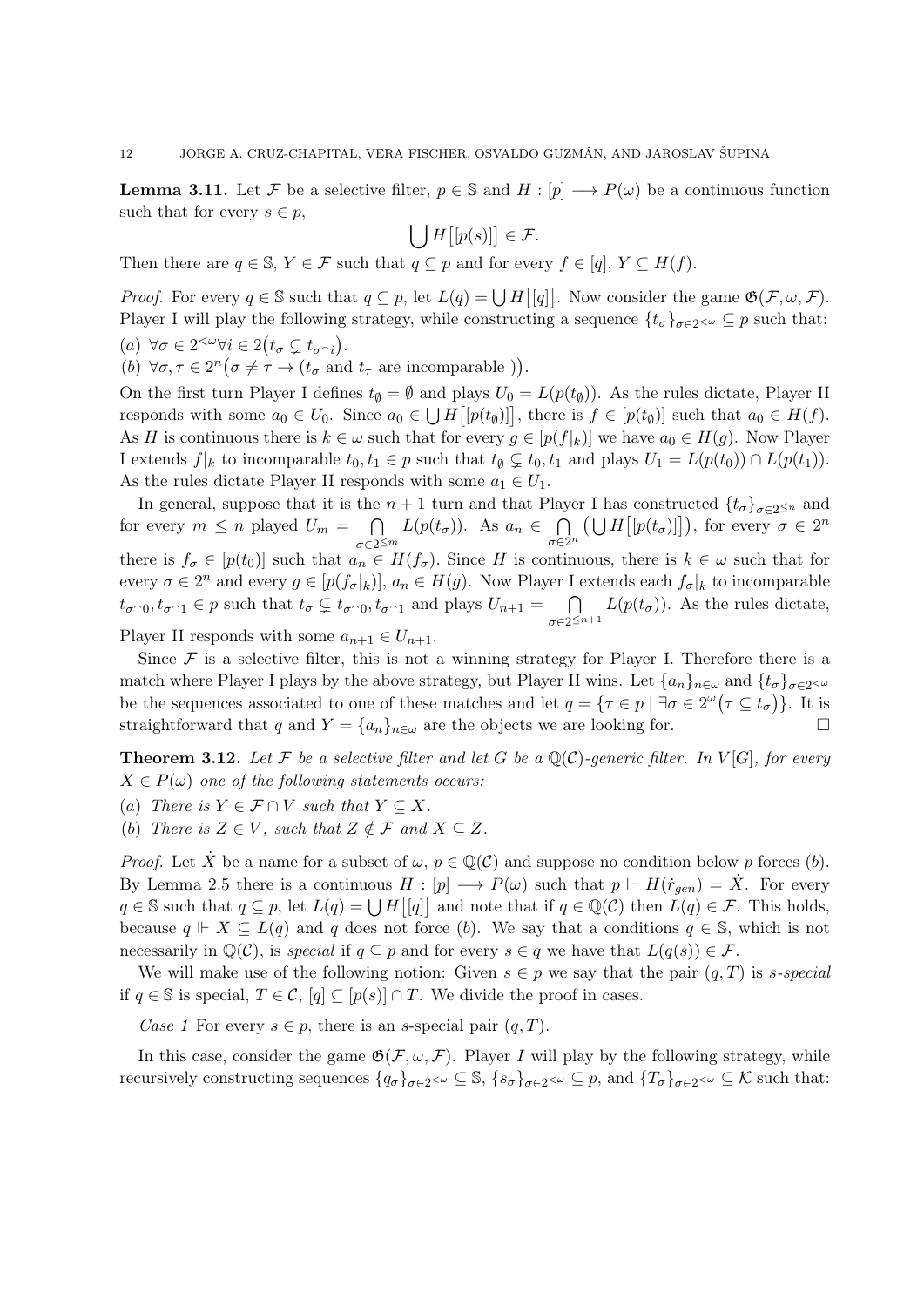- (a)  $\forall \sigma \in 2^{<\omega}$  the pair  $(q_\sigma, T_\sigma)$  is  $s_\sigma$ -special;
- (b)  $\forall \sigma \in 2^{<\omega} (q_{\sigma \cap 0} \subseteq q_{\sigma});$ (c)  $\forall \sigma \in 2^{<\omega} (T_{\sigma \cap 0} = T_{\sigma});$
- (d)  $\forall \sigma, \tau \in 2^n (\sigma \neq \tau \rightarrow T_{\sigma} \neq T_{\tau});$
- (e)  $\forall \sigma \in 2^{<\omega}\forall i \in 2(s_\sigma \subsetneq s_{\sigma^\frown i});$
- $(f) \ \forall \sigma \in 2^{<\omega} \big(s_{\sigma^\frown 0} \in q_\sigma \land [p(s_{\sigma^\frown 1})] \cap T_\sigma = \emptyset\big).$

On the first turn, Player I defines  $s_{\emptyset} = \emptyset$ , an  $s_{\emptyset}$ -special pair  $(q_{\emptyset}, T_{\emptyset})$  and plays  $U_0 = L(q_{\emptyset})$ . As the rules dictate, Player II responds with some  $a_0 \in U_0$ . Since  $a_0 \in \bigcup H[[q_0]]$ , there is some  $f \in [q_{\emptyset}]$  such that  $a_0 \in H(f)$  and since H is continuous there is  $k \in \omega$  such that for every  $g \in [p(f|_k)], a_0 \in H(g)$ . Notice that since  $(q_0, T_0)$  is  $s_0$ -special, we have that  $f|_k$  is compatible with  $s_{\sigma}$  and moreover we can extend  $f|_k$  to incomparable  $s_0, s_1 \in p$  such that  $s_{\emptyset} \subsetneq s_0, s_1, s_0 \in q_{\emptyset}$ and  $[p(s_1)] \cap T_\emptyset = \emptyset$ . Now Player I defines  $q_0 = q_\emptyset(s_0)$ ,  $T_0 = T_\emptyset$ , an  $s_1$ -special pair  $(q_1, T_1)$  and plays  $U_1 = L(q_0) \cap L(q_1)$ . As the rules dictate, Player II responds with some  $a_1 \in U_1$ .

In general, suppose that is the  $n+1$  turn and Player I has constructed  $q_{\sigma}$ ,  $s_{\sigma}$  and  $T_{\sigma}$  for every  $\sigma \in 2^{\leq n}$ . Moreover, suppose that for every  $m \leq n$  Player I has played  $U_m = \bigcap L(q_{\sigma})$ . Since  $\sigma \in 2^m$  $a_n \in \bigcap$  $\sigma \in 2^n$  $(\bigcup H[[q_{\sigma}]])$ , for every  $\sigma \in 2^n$  there is  $f_{\sigma} \in [q_{\sigma}]$  such that  $a_n \in H(f_{\sigma})$ . As H is continuous, there is  $k \in \omega$  such that for every  $\sigma \in 2^n$  and every  $g \in [p(f_{\sigma}|_k)], a_n \in H(g)$ . As each  $(q_{\sigma}, T_{\sigma})$  is  $s_{\sigma}$ -special, we have that  $f_{\sigma}|_k$  is compatible with  $s_{\sigma}$  and that  $\bigcup_{\sigma \in 2^n}$  $T_{\sigma}\cap[p]$  is nowhere dense in [p]. Then we can extend each  $f_{\sigma}|_k$  to incomparable  $s_{\sigma \cap 0}, s_{\sigma \cap 1} \in p$  such that  $s_{\sigma} \subsetneq s_{\sigma \cap 0}$ ,  $s_{\sigma^{-1}}$ ,  $s_{\sigma^{-0}} \in q_{\sigma}$  and  $p(s_{\sigma^{-1}}) \cap T_{\sigma} = \emptyset$ . Now Player I defines  $q_{\sigma^{-0}} = q_{\sigma}(s_{\sigma^{-0}})$ ,  $T_{\sigma^{-0}} = T_{\sigma}$ , and  $s_{\sigma^{-1}}$ -special pair  $(q_{\sigma^{-1}}, T_{\sigma^{-1}})$  and plays  $U_{n+1} = \bigcap$  $\sigma \in 2^{n+1}$  $L(q_{\sigma})$ . As the rules dictate, Player II responds with some  $a_{n+1} \in U_{n+1}$ .

Since  $\mathcal F$  is a selective filter, the above is not a winning strategy for Player I and so, there is a match where Player I follows the strategy, but Player II wins. Let  $\{a_n\}_{n\in\omega}, \{q_\sigma\}_{\sigma\in2^\omega}, \{s_\sigma\}_{\sigma\in2^\omega}$ and  $\{T_{\sigma}\}_{\sigma\in2^{\omega}}$  be the sequences associated to one of these matches. To finish Case 1, define  $q = \{\tau \in p \mid \exists \sigma \in 2^{\omega}(\tau \subseteq s_{\sigma})\}.$  Moreover, if  $c_0$  is the constant 0 function in  $2^{\omega}$  and  $\sigma \in 2^{<\omega}$ then  $g_{\sigma} = \bigcup \{ s_{\tau} \mid \tau \subseteq \sigma^{\frown} c_0 \} \in T_{\sigma}$  and the set  $Q = \{ g_{\sigma} \mid \sigma \in 2^{< \omega} \}$  is dense in [q]. But then, by Proposition 2.3,  $q \in \mathbb{Q}(\mathcal{C})$ . Since for every  $n \in \omega$ , every  $\sigma \in 2^{n+1}$  and every  $g \in [p(s_{\sigma})]$ , we have that  $a_n \in H(g)$  and every  $g \in [q]$  satisfies this condition for some  $\sigma \in 2^{n+1}$ , we obtain that for every  $g \in [q], \{a_n\}_{n\in\omega} \subseteq H(g)$ . In particular we have that  $q \Vdash \{a_n\}_{n\in\omega} \subseteq \dot{X}$ . Since  $\{a_n\}_{n\in\omega} \in \mathcal{F}$ , we are done.

Case 2 There is  $s_0 \in p$  for which there is no  $s_0$ -special pair  $(q, T)$ . That is, every ordered pair  $(q, T)$  does not satisfy one of the following conditions:  $q \in \mathbb{S}$  is special,  $T \in \mathcal{K}$ , or  $[q] \subseteq [p(s_0)] \cap T$ .

In this case, we use Lemma 3.11 to find  $q \in \mathbb{S}$  and  $Y \in \mathcal{F}$  such that  $q \subseteq p(s_0)$  and for every  $f \in [q], Y \subseteq H(f)$ . Notice that q is special. Suppose towards a contradiction that  $q \notin \mathbb{Q}(\mathcal{C})$ . Since every element of C is closed, this means that there is some  $T \in \mathcal{C}$  such that  $T \cap [q]$  has non-empty interior in [q] and so we can find  $\tau \in q$  such that  $[q(\tau)] \subseteq T$ . Then  $(q(\tau), T)$  is s<sub>0</sub>-special, which is a contradiction. Therefore  $q \in \mathbb{Q}(\mathcal{C})$ . To finish this case, just note that as before  $q \Vdash Y \subseteq \dot X$ .  $\Box$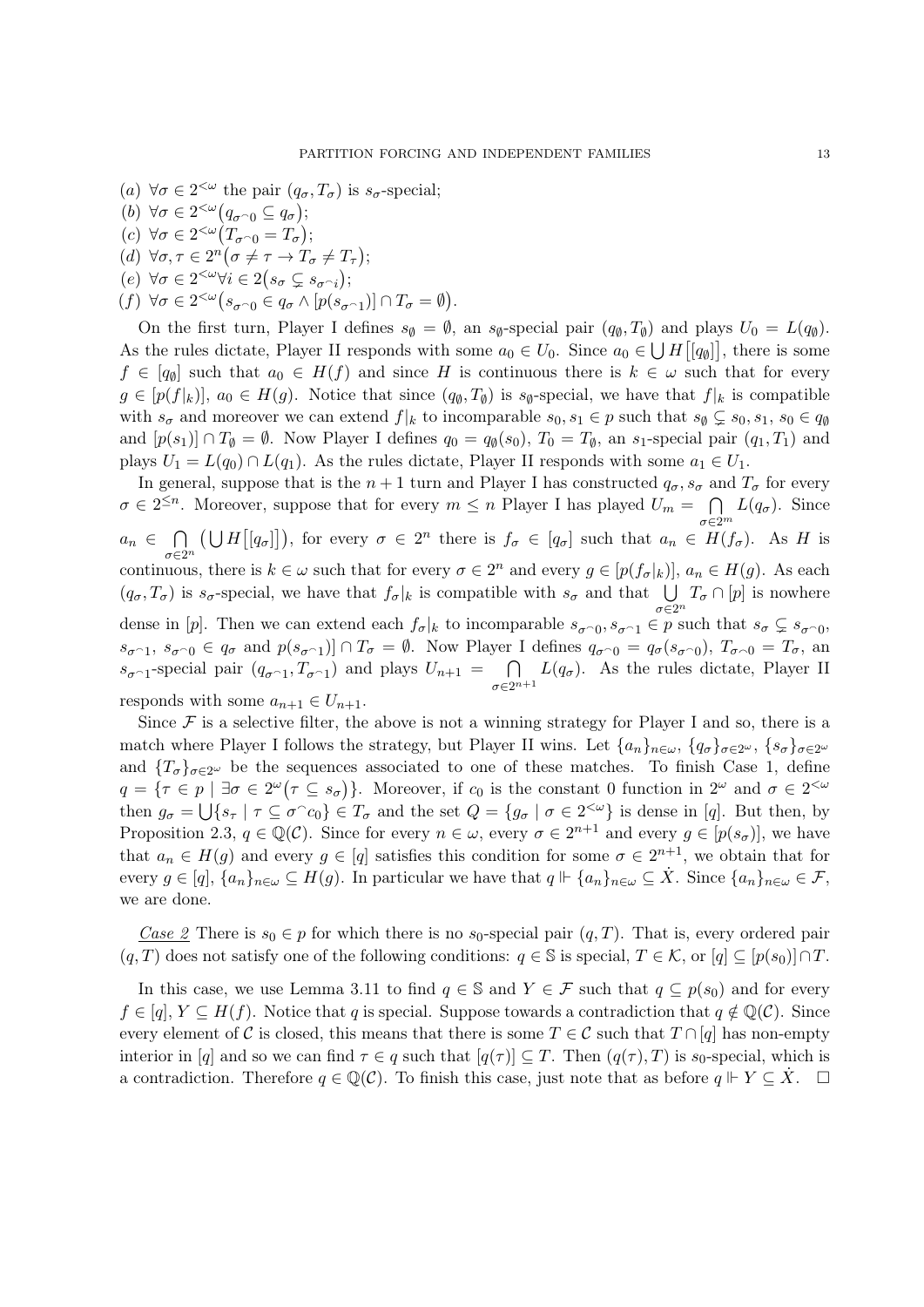Suppose that C is the partition of  $2^{\omega}$  in singletons. Then  $\mathbb{Q}(\mathcal{C}) = \mathbb{S}$  and so Case 1 of Theorem 3.12 never occurs. Therefore Lemma 3.11 actually yields a complete proof of Theorem 3.12 for Sacks forcing. Additionally, we obtain once again:

**Corollary 3.13.** The poset  $\mathbb{Q}(\mathcal{C})$  preserves selective ultrafilters.

**Corollary 3.14.** Let A be a selective independent family and let G be a  $\mathbb{Q}(\mathcal{C})$ -generic filter. Then, in  $V[G]$ ,  $\mathcal A$  is still selective independent.

*Proof.* Since  $\mathbb{Q}(\mathcal{C})$  is proper and has the Sacks property,  $\langle \text{fil}(\mathcal{A})^V \rangle$  is a selective filter in  $V[G]$ , but by Lemma 3.4.(1) we know that  $\text{fil}(\mathcal{A})^{V[G]} = \langle \text{fil}(\mathcal{A})^{V} \rangle$ . To show that A remains dense in  $V[G]$ , note that by Theorem 3.12, the family  $P(\omega)^V \setminus \text{fil}(\mathcal{A})^V$  is cofinal in  $P(\omega)^{V[G]} \setminus \text{fil}(\mathcal{A})^V$ . However, by hypothesis  $\{\omega \setminus \mathcal{A}^h : h \in \text{FF}(\mathcal{A})\}$  is cofinal in  $P(\omega)^V \setminus \text{fil}(\mathcal{A})^V$  and so by Lemma 3.4 we are done.

3.4. Fusion sequences and selectivity. We use a combinatorial characterization of Q-filters, a similar one to a characterization of happy families, see Proposition 0.7 by A. Mathias [37] or Proposition 11.6 in [26].

**Lemma 3.15.** Let  $\mathcal F$  be a filter. The following are equivalent:

- (a)  $\mathcal F$  is a Q-filter.
- (b) For any increasing function  $f \in \omega$  there is  $\{k(n): n \in \omega\} \in \mathcal{F}$  such that  $f(k(n)) < k(n+1)$ .

*Proof.* ((a)  $\Rightarrow$  (b)) Inductively, choose a sequence  $\{n(l)\}_{l\in\omega}$  such that  $n(0) = 0$  and

 $n(l + 1) = \min\{n : n_l < n \text{ and } \forall m \leq n_l(f(m) \leq n)\}.$ 

We consider the partition  $\mathcal{E}_0 = \{ [n_{3l}, n_{3l+3}]\}_{l \in \omega}$ . There is  $C_1 \in \mathcal{F}$  such that  $C_1$  is a semi-selector for  $\mathcal{E}_0$ . Now, define an equivalence relation  $\mathcal{E}_1$  on  $C_1$  as follows:

$$
m \sim_{\mathcal{E}_1} k \text{ iff } m = k \lor m < k \le f(m) \lor k < m \le f(k).
$$

Each  $\mathcal{E}_1$  equivalence relation has at most two members. Indeed, if there were three numbers  $m_1 < m_2 < m_3$  in one equivalence class of  $\mathcal{E}_1$  then  $m_1 < m_2 < m_3 \le f(m_1)$ . There are  $l_1 < l_2 < l_3$ such that  $m_i \in [n_{3l_i}, n_{3l_i+3})$ . Then  $m_1 < n_{3l_2} \le m_2 < n_{3l_3} \le m_3 \le f(m_1)$ . However, on the other hand by the definition of sequence  $\{n(l)\}_{l\in\omega}$  we have  $f(m_1) \leq n_{3l_2+1} < n_{3l_3}$ , a contradiction.

Extend  $\mathcal{E}_1$  to an equivalence relation  $\mathcal{E}_2$  on  $\omega$  by defining

$$
m \sim_{\mathcal{E}_2} k \text{ iff } m = k \vee m \sim_{\mathcal{E}_1} k.
$$

There is  $C_2$  in F such that  $C_2$  is a semi-selector for  $\mathcal{E}_2$ . Without loss of generality  $C_2 \subseteq C_1$ and  $0 \in C_2$ . Let  $\{k(n)\}_{n\in\omega}$  enumerate in increasing order  $C_2$ . Thus for all  $n, n'$  we have that  $k(n) \nsim_{\mathcal{E}_2} k(n')$ . Thus, if  $n < n'$  then  $k(n') \nleq f(k(n))$  and so for all  $n \in \omega$ ,  $f(k(n)) < k(n+1)$ .  $((b) \Rightarrow (a))$  Let E be a bounded partition of  $\omega$ . We set

$$
f(n) = \max \left\{ \left| \{ E \in \mathcal{E} : (\exists i \le n) \ i \in E \} \right. \right\}
$$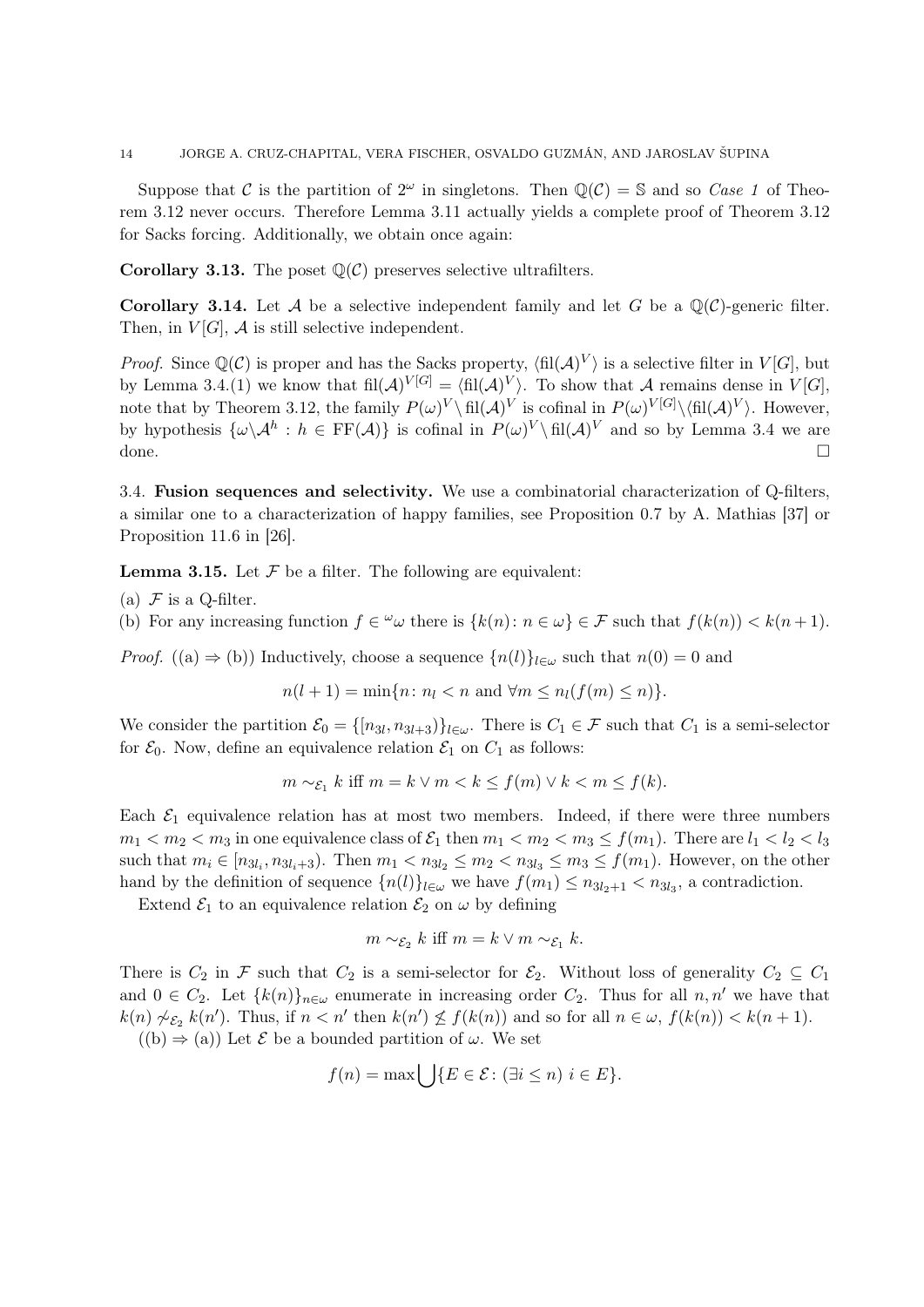There is  $\{k(n): n \in \omega\} \in \mathcal{F}$  such that  $f(k(n)) < k(n+1)$  for each  $n \in \omega$ . The set  $\{k(n): n \in \omega\}$ is a semi-selector for  $\mathcal E$ . Indeed,  $k(n) \leq f(k(n)) < k(n+1)$  and therefore  $k(n+1)$  is from different set of partition  $\mathcal E$  than all  $k(i)$  for  $i \leq n$ .

In particular, we get the following, which we state for completeness.

**Lemma 3.16.** An  $\omega$ -bounding forcing notion preserves Q-filters.

*Proof.* If  $\mathbb P$  is an  $\omega$ -bounding forcing notion,  $\mathcal F$  a Q-filter in V, then we use part (2) of Lemma 3.15 for  $f \in V \cap {}^{\omega} \omega$  dominating function  $g \in V^{\mathbb{P}} \cap$  $\omega_{\omega}$ .

**Theorem 3.17.** (CH) Let  $\langle \mathbb{P}_{\alpha}, \dot{\mathbb{Q}}_{\beta} : \alpha \leq \omega_2, \beta < \omega_2 \rangle$  be a countable support iteration such that for each  $\alpha$ ,  $\mathbb{Q}_\alpha = \mathbb{Q}(\mathcal{C}_\alpha)$  for some partition  $\mathcal{C}_\alpha$  of  $2^\omega$ . If A is a selective independent family then  $(\mathcal{A} \ \textit{is a selective independent family})^{V^{\mathbb{P}_{\omega_2}}}.$ 

*Proof.* We begin with a proof that  $\langle \text{fil}(A) \cap V \rangle_{\text{up}}$  has a property similar to being a happy family by A. Mathias [37], see [26] as well. Note that A. Mathias [37, Proposition 0.10] has shown that an ultrafilter G is Ramsey if and only if G is happy (see Proposition 11.7 in [26] as well).

**Claim 3.18.** In  $V^{\mathbb{P}_{\alpha}}$ , let  $\{\mathcal{G}_n\}_{n\in\omega}$  be a sequence of finite subsets of  $\langle \text{fil}(\mathcal{A}) \cap V \rangle_{\text{up}}$ . There is  ${k(n) : n \in \omega} \in \text{fil}(\mathcal{A}) \cap V$  such that

$$
k(n+1) \in \bigcap \mathcal{G}_{k(n)}.
$$

*Proof.* G is a p-set and therefore there is  $C_0 \in \mathcal{G}$  such that  $C_0 \subseteq^* G$  for each  $G \in \bigcup \{ \mathcal{G}_n : n \in \omega \}.$ Thus, for some function  $f \in \omega$ 

$$
(\forall n \in \omega) \ C_0 \setminus f(n) \subseteq \bigcap \mathcal{G}_n.
$$

Since  $\mathbb{P}_{\alpha}$  is  $\omega$ -bounding, without loss of generality  $f \in V \cap \omega$ , f is strictly increasing, and  $n + 2 < f(n)$ . Let us take  $\{k(n): n \in \omega\} \in fil(\mathcal{A}) \cap V$  from Lemma 3.15 such that  $C =$  ${k(n+1): n \in \omega} \subseteq C_0$ . Hence, we have  $k(n+1) \in C_0 \setminus f(k(n))$ , and so  $k(n+1) \in \bigcap \mathcal{G}_{k(n)}$ .  $\Box$ 

We will prove by induction on  $\alpha \leq \omega_2$  that the family A remains densely maximal in  $V^{\mathbb{P}_{\alpha}}$ . Suppose first that  $\alpha$  is a limit. Note that for each  $\beta \leq \alpha$ ,  $(\text{fil}(\mathcal{A}))^{V^{\mathbb{P}_{\beta}}} = (\text{fil}(\mathcal{A}) \cap V)_{\text{up}}$ . Now, suppose for each  $\beta < \alpha$ ,  $V^{\mathbb{P}_{\beta}} \models \mathcal{A}$  is densely maximal. That is

$$
V^{\mathbb{P}_{\beta}} \vDash \langle \mathrm{fil}(\mathcal{A}) \cap V \rangle_{\mathrm{up}} \cup \langle \{ \omega \backslash \mathcal{A}^h \colon h \in \mathrm{FF}(\mathcal{A}) \} \rangle_{\mathrm{dn}} = \mathcal{P}(\omega).
$$

However, by Shelah's preservation theorem,  $V^{\mathbb{P}_{\alpha}} \models \langle \operatorname{fil}(\mathcal{A}) \cap V \rangle_{\text{up}} \cup \langle \{\omega \setminus \mathcal{A}^h : h \in \operatorname{FF}(\mathcal{A})\} \rangle_{\text{dn}} =$  $\mathcal{P}(\omega)$ . Thus A remains densely maximal in  $V^{\mathbb{P}_{\alpha}}$ .

Suppose  $V^{\mathbb{P}_{\alpha}} \models \mathcal{A}$  is densely maximal. We will show that  $V^{\mathbb{P}_{\alpha+1}} \models \mathcal{A}$  is densely maximal. In  $V^{\mathbb{P}_{\alpha+1}}$ , take any  $Y \in \mathcal{P}(\omega) \setminus \langle \mathrm{fil}(\mathcal{A}) \cap V \rangle_{\mathrm{up}}$ . Suppose  $Y \notin \langle \{\omega \setminus \mathcal{A}^h : h \in \mathrm{FF}(\mathcal{A})\} \rangle_{\mathrm{dn}}$ . Thus, for all  $h \in \mathrm{FF}(\mathcal{A}), Y \not\subseteq \omega \backslash \mathcal{A}^h$  and so for all  $h \in \mathrm{FF}(\mathcal{A}), |Y \cap \mathcal{A}^h| = \omega$ . Therefore in  $V^{\mathbb{P}_{\alpha}}$  we can fix  $p \in \mathbb{Q}_\alpha$  and a  $\mathbb{Q}_\alpha$ -name  $\dot{Y}$  for Y such that for all  $h \in \mathrm{FF}(\mathcal{A}), p \Vdash |\dot{Y} \cap \mathcal{A}^h| = \infty$ .

By Lemma 2.12 we can assume that for all  $m \in \omega$ , for all  $t \in \text{split}_m(p)$  there is  $u_t \in {}^{m+1}2$  such that  $p(t) \Vdash \dot{Y} \upharpoonright (m+1) = \check{u}_t$ . Now, in  $V^{\mathbb{P}_{\alpha}}$  for each  $t \in p$ , let

$$
Y_t = \{ m \in \omega : p(t) \not\Vdash \check{m} \notin \dot{Y} \}.
$$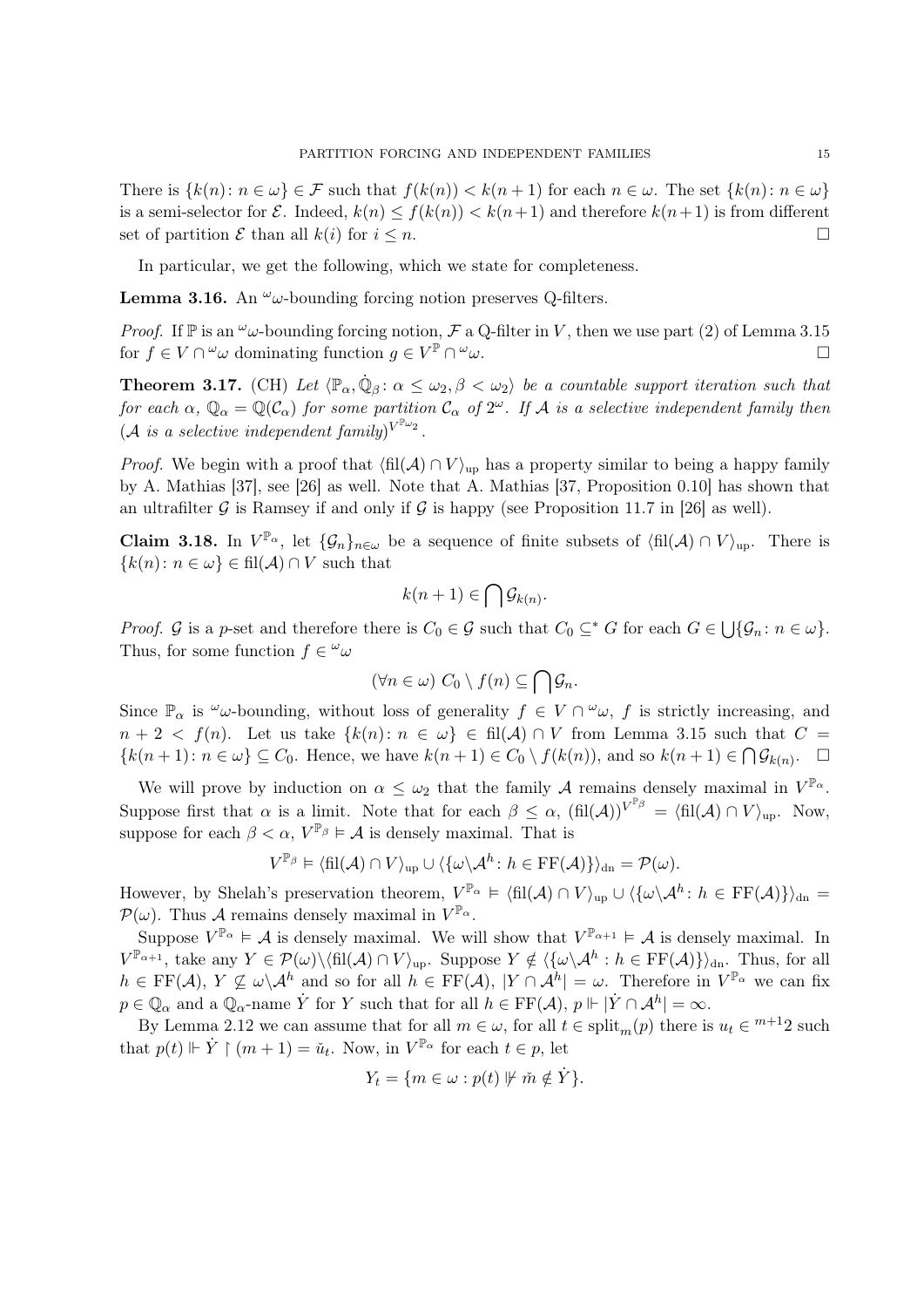# Claim 3.19.

- (i)  $p(t) \Vdash \dot{Y} \subseteq \check{Y}_t$ .
- (ii) If  $s \subseteq t$  then  $Y_t \subseteq Y_s$ .
- (iii)  $Y_t \in \text{fil}(\mathcal{A}) \cap V^{\mathbb{P}_{\alpha}}$ .
- (iv) If  $m \in Y_s$  for  $s \in \text{split}_n(p)$ , and  $n < m$  then there is  $t \in \text{split}_m(p)$  extending s such that  $p(t) \Vdash \check{m} \in \dot{Y}.$

*Proof.* (i) Let  $m \in \dot{Y}[G]$  for a generic G containing  $p(t)$ . If  $p(t) \Vdash \tilde{m} \notin \dot{Y}$  then  $m \notin \dot{Y}[G]$ , a contradiction.

(ii) Since  $p(t) \subseteq p(s)$ , from  $p(t) \not\vdash \check{m} \notin \dot{Y}$  we obtain  $p(s) \not\vdash \check{m} \notin \dot{Y}$ .

(iii) If  $Y_t \notin \text{fil}(\mathcal{A}) \cap V^{\mathbb{P}_{\alpha}}$  then there is  $h \in \text{FF}(\mathcal{A})$  such that  $Y_t \subseteq \omega \backslash \mathcal{A}^h$ , i.e.  $Y_t \cap \mathcal{A}^h = \emptyset$ . Since  $p(t) \Vdash \dot{Y} \subseteq \check{Y}_t$ , then  $p(t) \Vdash \mathcal{A}^h \cap \dot{Y} = \emptyset$ . However,  $p(t) \Vdash |\dot{Y} \cap \mathcal{A}^h| = \infty$ , which is a contradiction.

(iv) Since  $p(s) \not\vdash \check{m} \notin \dot{Y}$  there is a condition  $q \leq p(s)$  such that  $q \Vdash \check{m} \in \dot{Y}$ . However, by our assumption on p due to Lemma 2.12, for any  $t \in \text{split}_m(p)$  we have either  $p(t) \Vdash \tilde{m} \in \tilde{Y}$ or  $p(t) \Vdash \check{m} \notin \dot{Y}$ . Since  $\{p(t): t \in \text{split}_m(p), t \supseteq s\}$  is pre-dense in  $p(s)$ , there is  $t \in \text{split}_m(p)$ extending s such that  $p(t) \Vdash \check{m} \in Y$ .

**Claim 3.20.** We can assume that a dense set  $X \subseteq [p]$  with C-different elements has the associated family  $\{y_x : x \in X\}$  of sets in fil(A) such that if  $t = x \restriction \text{split}_n(p)$  then  $p(t) \Vdash y_x(n) \in \dot{Y}$ .

*Proof.* Hence,  $Y_t \in \langle \text{fil}(\mathcal{A}) \cap V \rangle_{\text{up}}$  for each  $t \in \text{split}(p)$ . By Claim 3.18 for  $\mathcal{G}_n$  being the family of all  $Y_t$ 's with  $t \in \text{split}_{\leq n+2}(p)$ , we obtain  $\{k(n): n \in \omega\} \in \text{fil}(\mathcal{A})$  such that

 $k(n + 1) \in \bigcap \{Y_t : t \in \text{split}_{\leq k(n) + 2}(p)\}.$ 

Moreover, by part (4) of Claim 3.19, for any  $s \in \text{split}_{k(n)+1}(p)$  there is  $t \in \text{split}_{k(n+1)}(p)$ extending s such that  $p(t) \Vdash \check{k}(n + 1) \in \dot{Y}$ . For each branch  $x \in [p]$  we consider set

$$
i(x) = \{i : p(t) \Vdash \check{k}(i+1) \in \dot{Y} \text{ for } t = x \upharpoonright \text{split}_{k(i+1)}(p)\}.
$$

We say that  $x \in [p]$  is acceptable branch if  $i(x)$  is cofinite. The smallest n with  $i(x) \supseteq [n, \infty)$  is called a degree of acceptability of x. Due to part  $(4)$  of Claim 3.19 there are acceptable branches extending each  $s \in p$ . Note that for each acceptable branch x,  $y_x = \{k(i+1): i \in i(x)\} \in \text{fil}(\mathcal{A})$ . We continue using a fusion argument. We build a fusion sequence  $\{(p_n, X_n)\}_{n\in\omega}$ .

To define  $p_0$ , take some acceptable branch x extending some node in split<sub>k(0)+1</sub>(p) with degree of acceptability at most 1, and a node  $s = x \restriction \text{split}_{k(1)}(p)$ . We set  $p_0 = p(s)$  and  $X_0 = \{x\}$ .

Let us assume that  $p_n$  and  $X_n$  are defined, and consider  $s \in \text{split}_{k(n)}(p) \cap \text{split}(p_n)$ . Take the unique acceptable branch  $x \in X_n$  extending s. We set  $q(s, i) = q_n(r)$ . Define  $i = x(|s|) \in$  $\{0,1\}$  and  $s_i = x \restriction \text{split}_{k(n+1)}(p)$ . Then we set  $s_{1-i}$  to be an extension of  $s^{\frown}\langle 1-i \rangle$  such that:

- (i)  $[p(s_{1-i})] \cap C_{\alpha_x} = \emptyset$  for all already considered acceptable branches x (i.e., all branches in  $X_n$ and those assigned to previous nodes in some order of  $split_{k(n)}(p) \cap split(p_n)).$
- (ii)  $s_{1-i} \in \text{split}_{k(m+1)}(p)$  with  $m \in i(x)$  for some acceptable branch  $x \in [p]$  with degree of acceptability at most m.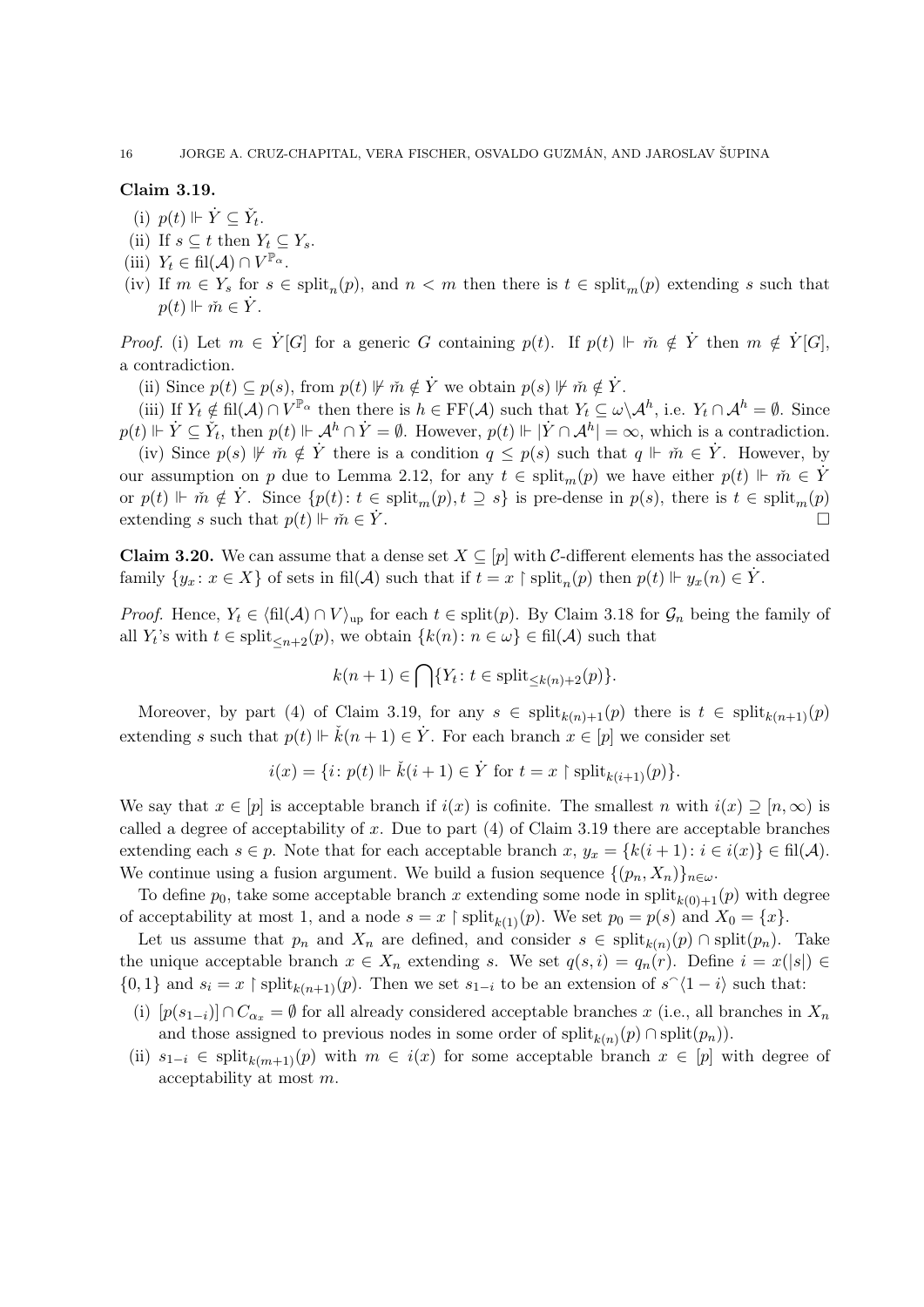Finally, let  $X_{n+1}$  be the set of all considered acceptable branches in this step, and

$$
p_{n+1} = \bigcup \{ p(s_i) \colon s \in \text{split}_{k(n)}(p) \cap \text{split}(p_n), i \in \{0, 1\} \}.
$$

One can see that the sequence  $\{(p_n, X_n)\}_{n\in\omega}$  is a fusion sequence with witnesses. Moreover, the fusion  $q = \bigcap \{p_n : n \in \omega\}$  satisfies the requirements. We set  $X = \bigcup \{X_n : n \in \omega\}$ .

We shall show that the family  $\{y_x : x \in X\}$  possesses the desired properties. Indeed, let  $x \in X$ . For each  $n \in \omega$  we have  $y_x(n) = k(i(x)(n) + 1)$ . Due to construction of q we have  $x \restriction \text{split}_n(q) = x \restriction \text{split}_{k(j_n+1)}(p)$  for some increasing sequence  $\{j_i\}_{i \in \omega}$ , and if  $t = x \restriction \text{split}_n(q)$ then  $p(t) \Vdash \check{k}(j_n + 1) \in \check{Y}$ . Thus  $k(j_n + 1) \in y_x$  and consequently  $j_n \geq i(x)(n)$  for each n. Let us now fix n and consider  $t = x \restriction \text{split}_n(q)$ . The definition of  $y_x$  guaranties that  $p(s) \Vdash$  $\check{k}(i(x)(n+1) \in \dot{Y}$  for  $s = x \restriction \text{split}_{k(i(x)(n)+1)}(p)$ . Thus we have  $q(s) \Vdash \check{y}_x(n) \in \dot{Y}$ . On the other hand,  $s = x \restriction \text{split}_{k(i(x)(n)+1)}(p) \subseteq x \restriction \text{split}_{k(j_n+1)}(p) = x \restriction \text{split}_n(q) = t.$ 

Our last part of the proof resembles the proof of previous claim. Let  $x_s$  for  $s \in \text{split}(p)$  be the branch in X extending s such that if  $s \subseteq t \subseteq x_s$  then  $x_t = x_s$ . The corresponding  $y_{x_s}$  is denoted y<sub>s</sub>. The set y<sub>s</sub> belongs to  $\langle \text{fil}(\mathcal{A}) \cap V \rangle_{\text{up}}$ . By Claim 3.18 for  $\mathcal{G}_n$  being the family of all yt's with  $t \in \text{split}_{\leq n+2}(p)$ , we obtain  $\{l(n): n \in \omega\} \in \text{fil}(\mathcal{A})$  such that

$$
l(n+1) \in \bigcap \{ y_t \colon t \in \text{split}_{\leq l(n)+2}(p) \}.
$$

Let us denote  $C = \{l(n+1): n \in \omega\}$ . We shall construct a condition  $q \leq p$  such that  $q \Vdash \check{C} \subseteq \dot{Y}$ . Then  $q \Vdash X \in fil(\mathcal{A})$  which is a contradiction.

We build a fusion sequence  $\{(p_n, X_n)\}_{n \in \omega}$ . Let  $p_0 = p$ ,  $X_0 = \{x_t\}$  for  $t \in \text{split}_0(p)$ , and suppose we have defined  $p_n$ . For each  $t \in \text{split}_n(p_n)$  and each  $i \in \{0,1\}$  take  $w^*(t,i) \in \text{split}_{l(n)+1}(p)$  such that  $w^*(t, i)$  end-extends  $t^i$ . Then

$$
l(n+1) \in \bigcap \{y_{w^*(t,i)} \colon t \in \text{split}_n(p_n), i \in \{0,1\}\}
$$

and so for each t, i we take  $w(t, i) = x_{w^*(t, i)}$  | split<sub>l(n+1)</sub>(p). Note that by Claim 3.20 and the fact that  $l(n+1) \geq j$  for  $l(n+1) = y_{w^*(t,i)}(j)$  we obtain

$$
p(w(t,i)) \Vdash \check{l}(n+1) \in \dot{Y}.
$$

Take  $p_{n+1} = \bigcup \{ p(w(t, i)) : t \in \text{split}_n(p_n), i \in \{0, 1\} \}, X_{n+1} = \{ x_{w(t, i)} : t \in \text{split}_n(p_n), i \in \{0, 1\} \}.$  $\Box$ 

The successor case of the above proof gives once again:

**Corollary 3.21.** Let A be a selective independent family and let G be a  $\mathbb{Q}(\mathcal{C})$ -generic filter. Then, in  $V[G]$ ,  $\mathcal A$  is still selective independent.

## 4. No small ultrafilter bases and tightness

4.1. The poset  $\mathbb{Q}_{\mathcal{I}}$ . For a maximal ideal  $\mathcal{I}$  on  $\omega$ , below  $\mathbb{Q}_{\mathcal{I}}$  denotes the forcing notion introduced by S. Shelah in [46] for obtaining the consistency of  $i < \mu$ . In [46] it is shown that  $\mathbb{Q}_{\mathcal{I}}$  is proper [46, Claim 1.13],  $\omega_{\nu}$ -bounding [46, Claim 1.12] and even has the Sacks property [46, Claim 1.12]. In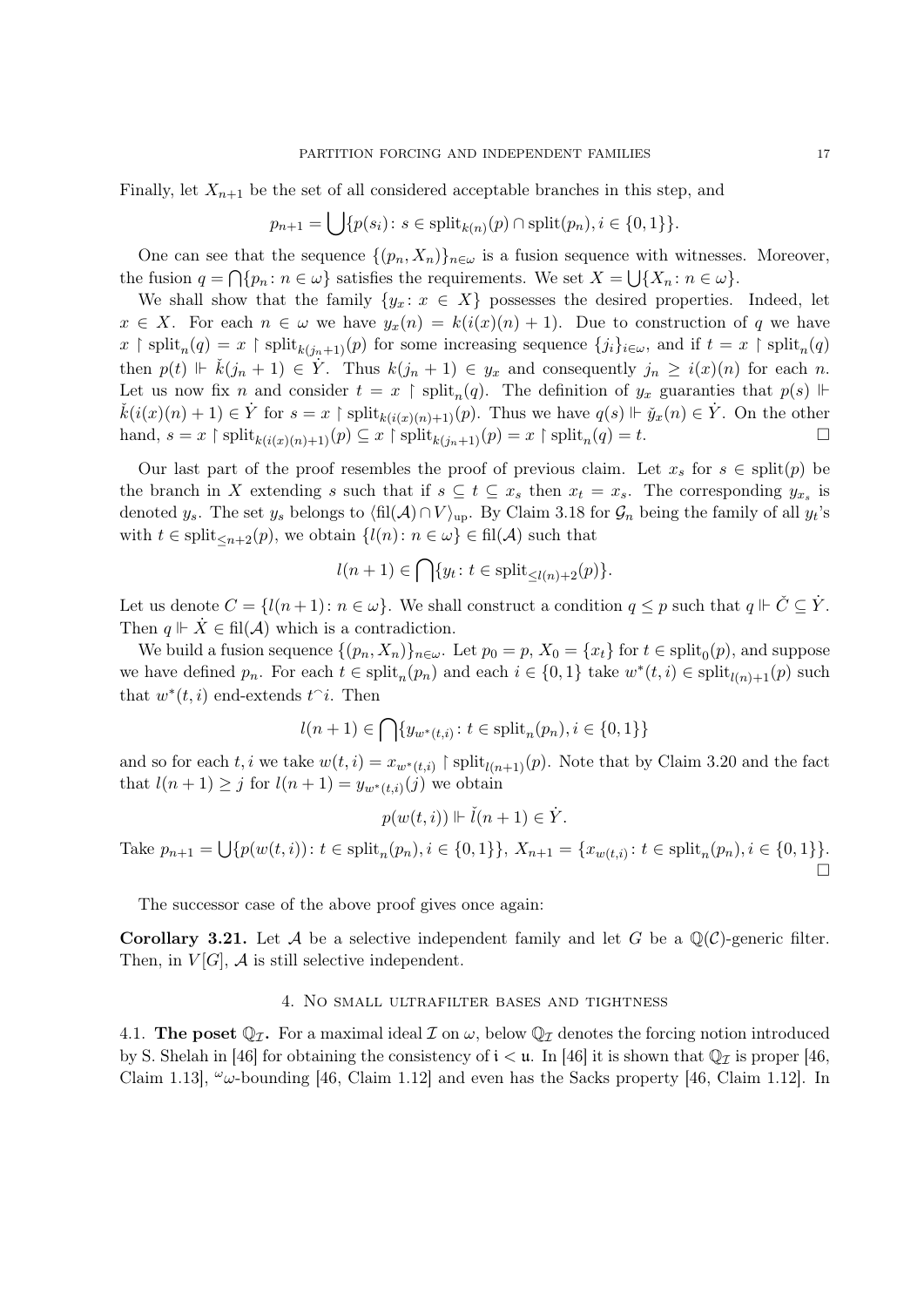the  $\mathbb{Q}_{\mathcal{T}}$ -generic extension,  $\mathcal{I}$  is no longer a maximal ideal [46, Claim 1.5]. For completeness of the presentation we repeat below the definition and some of the key properties of  $\mathbb{Q}_{\mathcal{I}}$ .

**Definition 1.** Let  $\mathcal I$  be an ideal on  $\omega$ .

- (1) An equivalence relation E on a subset of  $\omega$  is an I-equivalence relation if dom  $E \in \mathcal{I}^*$  and each E-equivalence class is in I.
- (2) For *I*-equivalence relations  $E_1, E_2$ , we denote  $E_1 \leq_{\mathcal{I}} E_2$  if dom  $E_1 \subseteq$  dom  $E_2$ , and  $E_1$ equivalence classes are unions of  $E_2$ -equivalence classes.
- (3) Let  $A \subseteq \omega$ . A function g is A-n-determined if  $g: {}^A\{0,1\} \to \{0,1\}$  and there is  $w \subseteq$  $A \cap (n+1)$  such that for any  $\eta, \nu \in A\{0,1\}$  with  $\eta \restriction w = \nu \restriction w$  we have  $g(\eta) = g(\nu)$ .

For  $i \in A$ , by  $g_i$  we denote a function from  $A\{0,1\}$  to  $\{0,1\}$  which maps  $\eta \in A\{0,1\}$  to  $\eta(i)$ .

**Claim 4.1.** Each A-n-determined function is equal to a function  $\varphi(g_0, \ldots, g_n)$  which is obtained as an interpretation of a formula  $\varphi(a_0, \ldots, a_n)$  of propositional calculus. The symbols  $\wedge$ ,  $\vee$ ,  $\neg$  are interpreted as a maximum, minimum, and complement (i.e.,  $1 - g_i$ ), respectively. The formula  $\varphi(a_0, \ldots, a_n)$  may contain constant symbols 0, 1 which are interpreted as constant functions 0, 1.

For an *I*-equivalence relation E we denote  $A = A(E) = \{x : x \in \text{dom } E, x = \min[x]_E\}.$ 

**Definition 4.2** (Set of conditions in  $\mathbb{Q}_{\mathcal{I}}$ ). Let  $\mathcal{I}$  be an ideal on  $\omega$ . We define a forcing notion  $\mathbb{Q}_{\mathcal{I}}$ :  $p \in \mathbb{Q}_{\mathcal{I}}$  iff  $p = (H, E) = (H^p, E^p)$  where

- (1) E is an  $\mathcal{I}$ -equivalence relation,
- (2) H is a function with dom  $H = \omega$ ,
- (3) a value  $H(n)$  is an  $A(E)$ -n-determined function,
- (4) if  $n \in A(E)$  then  $H(n) = g_n$ ,
- (5) if  $n \in \text{dom } E \setminus A(E)$  and  $nE_i$  for  $i \in A(E)$  then  $H(n)$  is  $g_i$  or  $1 g_i$ .

For a condition  $q \in \mathbb{Q}_{\mathcal{I}}$ , let  $A^q$  be  $A(E^q)$  in the following.

**Definition 4.3.** If  $p, q \in \mathbb{Q}_{\mathcal{I}}$  with  $A^p \subseteq A^q$  then we write  $H^p(n) =^{**} H^q(n)$  if for each  $\eta \in A^p\{0,1\}$ we have  $H^p(n)(\eta) = H^q(n)(\eta')$  where

$$
\eta'(j) = \begin{cases} \eta(j) & j \in A^p, \\ H^p(j)(\eta) & j \in A^q \setminus A^p. \end{cases}
$$

**Definition 4.4** (The order of  $\mathbb{Q}_{\mathcal{I}}$ ). If  $p, q \in \mathbb{Q}_{\mathcal{I}}$  then  $p \leq q$  if

- (1)  $E^p \leq_{\mathcal{I}} E^q$ ,
- (2) If  $H^q(n) = g_i$  for  $n \in \text{dom } E^q$  then  $H^p(n) = H^p(i)$ ,
- (3) If  $H^q(n) = 1 g_i$  for  $n \in \text{dom } E^q$  then  $H^p(n) = 1 H^p(i)$ ,
- (4) If  $n \in \omega \setminus \text{dom } E^q$  then  $H^p(n) =^{**} H^q(n)$ .

Finally,  $p \leq_n q$  if  $p \leq q$  and  $A^p$  contains the first n elements of  $A^q$ .

The following has been proven in [46]. Items  $(1)$  and  $(2)$  correspond to [46, Claim 1.7,  $(2)$ ], item (3) is a straightforward modification of [46, Claim 1.8].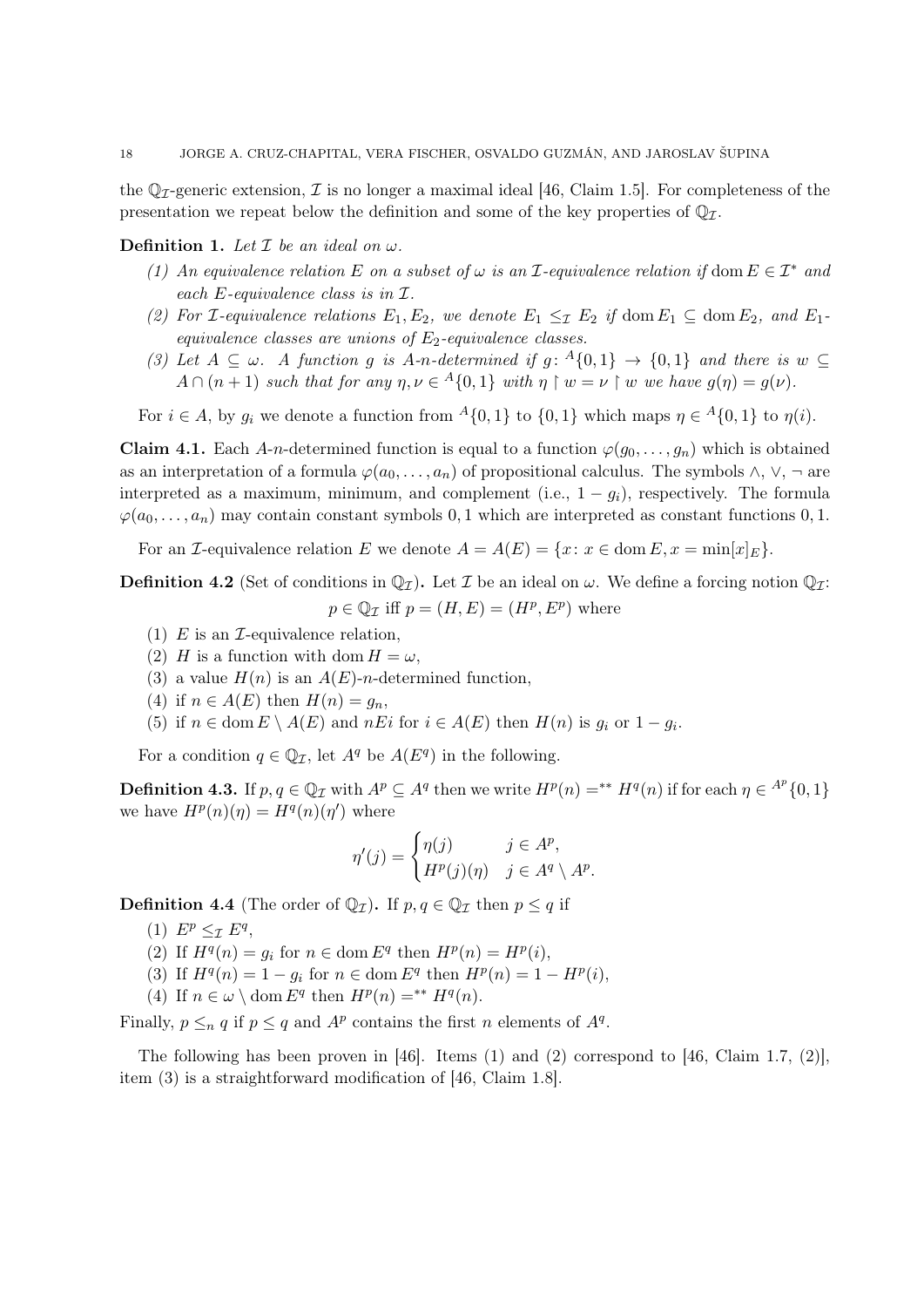**Claim 4.5.** Let  $p \in \mathbb{Q}_{\mathcal{I}}$ . For an initial segment u of  $A^p$ , and  $h: u \to \{0,1\}$ , let  $p^{[h]}$  be the pair  $q = (H<sup>q</sup>, E<sup>q</sup>)$  defined by (i) and (ii) below:

- (i)  $E^q = E^p \restriction \bigcup \{ [i]_{E^p} : i \in A^p \setminus u \}.$
- (ii) If  $H^p(n)$  is  $\varphi(g_0,\ldots,g_n)$  then  $H^q(n)$  is  $\varphi(g_0,\ldots,g_i/h(i),\ldots,g_n)$ , where the substitution is done just for  $i \in u$ .

Then we have:

- (1)  $p^{[h]}$  is a condition in  $\mathbb{Q}_{\mathcal{I}}$  stronger than p.
- (2) The set  $\{p^{[h]}: h \in {}^u\{0,1\}\}\$ is predense below p.
- (3) If u is the set of first n elements of  $A^p$ , D a dense subset of  $\mathbb{Q}_{\mathcal{I}}$  then there is  $q \in \mathbb{Q}_{\mathcal{I}}$  such that  $q \leq_n p$  and  $q^{[h]} \in D$  for any  $h \in {}^u\{0,1\}.$

**Definition 4.6** (The game  $GM_{\mathcal{I}}(E)$ ).  $GM_{\mathcal{I}}(E)$  is the following game. In the *n*-th move, the first player chooses an *I*-equivalence relation  $E_n^1 \leq \mathcal{I}$   $E_{n-1}^2$  ( $E_0^1 = E$ ), and the second player chooses an *I*-equivalence relation  $E_n^2 \leq_{\mathcal{I}} E_n^1$ . In the end, the second player wins if

$$
\bigcup_{n>0} (\operatorname{dom} E_n^1 \setminus \operatorname{dom} E_n^2) \in \mathcal{I}.
$$

Otherwise, the first player wins.

**Remark 4.7.** If the second player wins in the game  $GM<sub>\mathcal{I}</sub>(E)$ , then the game is invariant to taking subsets. That is, the game is invariant to taking  $\leq_{\mathcal{I}}$ -extensions  $\{E_n^{2,*}\}_{n\in\omega}$  with  $\text{dom}(E_n^{2,*}) \subseteq$ dom  $E_n^2$ .

The next lemma corresponds to [46, Claim 1.10, (1)]

**Lemma 4.8.** The game  $GM_{\mathcal{I}}(E)$  is not determined for a maximal ideal  $\mathcal{I}$ .

4.2. Tight MAD families. Tight MAD families were investigated in [36, 33, 25]. An AD family  $\mathcal A$  is called tight if for every  $\{X_n : n \in \omega\} \subseteq \mathcal{I}(\mathcal{A})^+$  there is  $B \in \mathcal{I}(\mathcal{A})$  such that  $B \cap X_n$  is infinite for every  $n \in \omega$ .

Preservation theorem for tight MAD family under countable support iteration of proper forcing notions was developed by O. Guzmán, M. Hrušák and O. Téllez [25].

**Definition 4.9.** Let  $\mathcal A$  be a tight MAD family. A proper forcing  $\mathbb P$  strongly preserves the tightness of A if for every  $p \in \mathbb{P}$ , M a countable elementary submodel of  $H(\kappa)$  (where  $\kappa$  is a large enough regular cardinal) such that  $\mathbb{P}, \mathcal{A}, p \in M$  and  $B \in \mathcal{I}(\mathcal{A})$  for which  $|B \cap Y| = \omega$  for every  $Y \in$  $\mathcal{I}(\mathcal{A})^+ \cap M$ , there is  $q \leq p$  an  $(M, \mathbb{P})$ -generic condition such that

$$
q\Vdash\text{``}(\forall\dot{Z}\in\mathcal{I}(\mathcal{A})\cap M[\dot{G}])\,\,|\dot{Z}\cap B|=\omega\text{''},
$$

where  $\dot{G}$  denotes the name of generic filter.

We restate Corollary 32 by O. Guzmán, M. Hrušák and O. Téllez [25] which is crucial for preserving MAD families in the forthcoming model.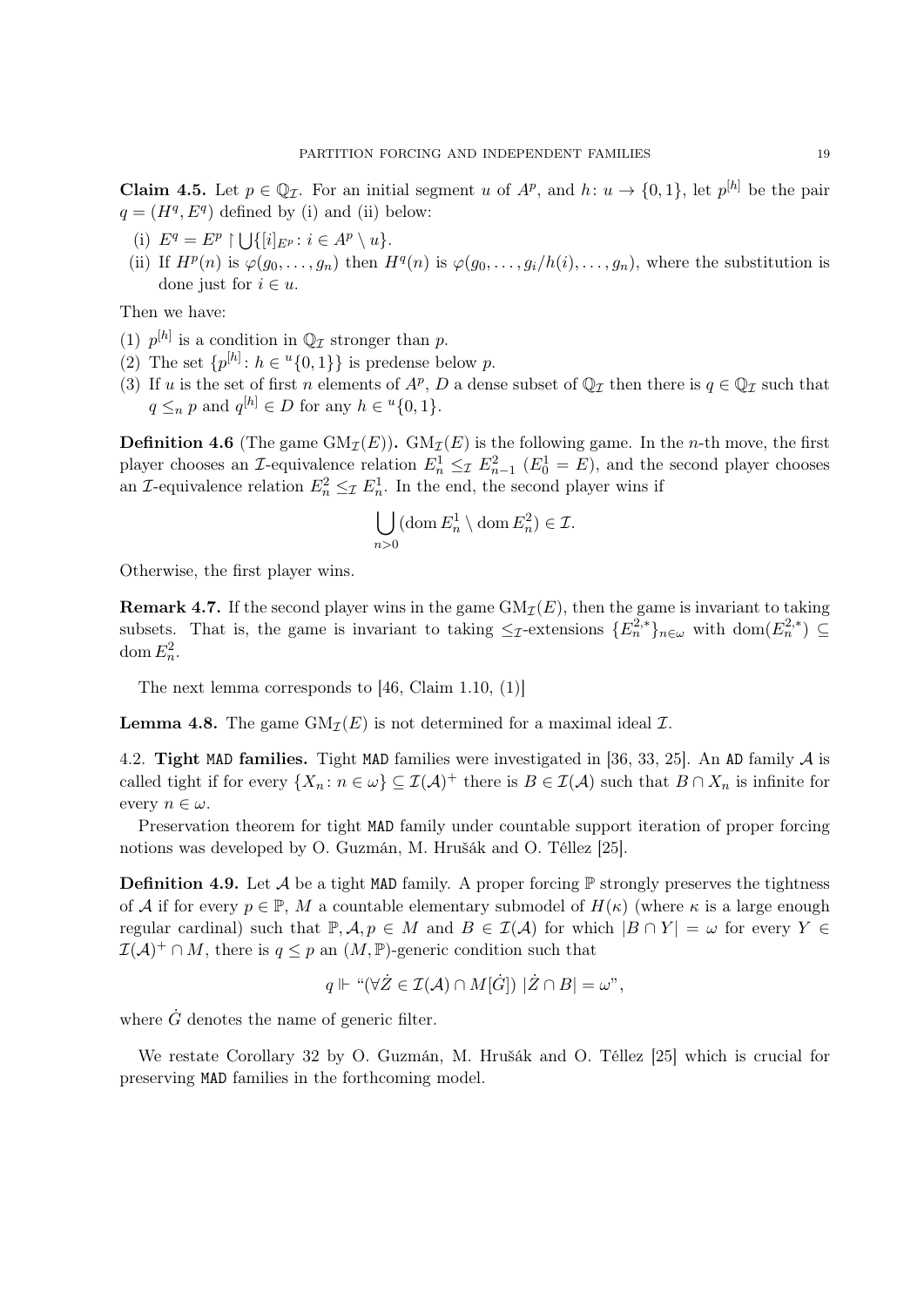**Theorem 4.10.** [O. Guzmán, M. Hrušák, O. Téllez] Let A be a tight MAD family. If the sequence  $\langle \mathbb{P}_{\alpha}, \dot{\mathbb{Q}}_{\beta} : \alpha \leq \omega_2, \beta < \omega_2 \rangle$  is a countable support iteration of proper posets such that

 $\mathbb{P}_{\alpha}\Vdash_{\alpha} \text{``}\dot{\mathbb{Q}}_{\alpha}$  strongly preserves the tightness of  $\mathcal{A}$ ",

then  $\mathbb{P}_{\omega_2} \Vdash_{\alpha}$  " $\mathcal A$  is a tight MAD family".

We need the following fact about the outer hulls observed in [25].

**Lemma 4.11.** Let A be an AD family,  $\mathbb{P}$  a partial order, B a  $\mathbb{P}$ -name for a subset of  $\omega$  and  $p \in \mathbb{P}$ such that  $p \Vdash "B \in \mathcal{I}(\mathcal{A})^{+\nu}$ . Then the set  $\{n : (\exists q \leq p) \ q \Vdash "n \in \dot{B}"\}$  is in  $\mathcal{I}(\mathcal{A})^+$ .

And now we are ready to show the main result of the paper.

**Theorem 4.12.** Let A be a tight MAD family, I being a maximal proper ideal on  $\omega$ . The poset  $\mathbb{Q}_I$ strongly preserves the tightness of A.

*Proof.* Let  $p \in \mathbb{Q}_{\mathcal{I}}$ , M a countable elementary submodel of  $H(\kappa)$  such that  $\mathcal{I}, \mathcal{A}, p \in M$  and  $B\in\mathcal{I}(\mathcal{A})$  for which  $|B\cap Y|=\omega$  for every  $Y\in\mathcal{I}(\mathcal{A})^+\cap M$ . We fix an enumeration  $\{D_n\colon n\in\omega\}$ of all open dense subsets of  $\mathbb{Q}_{\mathcal{I}}$  that are in M, and an enumeration  $\{\dot{Z}_n : n \in \omega\}$  of all  $\mathbb{Q}_{\mathcal{I}}$ -names for elements of  $\mathcal{I}(\mathcal{A})^+$  that are in M with names repeating infinitely many times.

We define a strategy for the first player in the game  $GM<sub>\mathcal{I}</sub>(E)$ , which cannot be winning in all rounds.

We set  $p_0 = q_0 = p$  and  $u_0 = \emptyset$ . We assume that the first player has chosen  $E_n^1$ ,  $q_n$ ,  $p_n$ ,  $u_n$ , and the second one an  $E_n^2$ . We give instructions to choose  $E_{n+1}^1$ ,  $q_{n+1}$ ,  $p_{n+1}$ ,  $u_{n+1}$ . We begin with  $q_{n+1}$ :

- (1) dom  $E^{q_{n+1}} = \text{dom } E^{p_n}$ ,
- (2)  $xE^{q_{n+1}}y$  iff one of the following holds:
	- (i)  $xE_n^2y$ .
	- (ii) There is  $k \in u_n$  with  $x, y \in [k]_{E^{p_n}}$  and  $x, y \notin \text{dom } E_n^2$ .
	- (iii) There are  $k_0, k_1 \notin \bigcup \{ [i]_{E^{p_n}} : i \in u_n \}$  with  $x \in [k_0]_{E^{p_n}}$ ,  $y \in [k_1]_{E^{p_n}}$  and  $k_0, k_1 \notin$ dom  $E_n^2$ .
- (3)  $H^{q_{n+1}}$  is chosen such that:
	- (i) If  $l \in \omega \setminus \text{dom } E^{p_n}$  then  $H^{q_{n+1}}(l) =^{**} H^{p_n}(l)$ .
	- (ii) If  $l \in \text{dom } E^{p_n} \setminus A^{q_{n+1}}, H^{p_n}(l) = g_i \text{ then } H^{q_{n+1}}(l) = H^{q_{n+1}}(i).$
	- (iii) If  $l \in \text{dom } E^{p_n} \setminus A^{q_{n+1}}, H^{p_n}(l) = 1 g_i$  then  $H^{q_{n+1}}(l) = 1 H^{q_{n+1}}(i)$ .
	- (iv) If  $l \in A^{p_n} \setminus A^{q_{n+1}}$  then  $H^{q_{n+1}}(l) = ^{**} H^{p_n}(\min[l]_{E^{q_{n+1}}}).$

Note that for the already defined condition  $q_{n+1}$  we have  $q_{n+1} \leq_n p_n$ . Take  $u_{n+1} = u_n \cup$  $\{\min(A^{q_{n+1}} \setminus u_n)\}.$  By Lemma 4.11, the set  $D'_n = \{r \in \mathbb{Q}_{\mathcal{I}} : r \Vdash "(\dot{Z}_n \cap B) \setminus n"\}$  is open dense below p (and also below  $q_{n+1}$ ). Then  $D'_n \cap D_n$  is dense below  $q_{n+1}$ . Therefore we can apply Lemma 4.8 to obtain  $p_{n+1} \leq_{n+1} q_{n+1}$  such that for each  $h \in {}^{u_{n+1}}\{0,1\}$ , the condition  $p_{n+1}^{[h]} \in D'_n \cap D_n \cap M$ . In particular, if  $h \in {}^{u_{n+1}}\{0,1\}$  then  $p_{n+1}^{[h]} \Vdash "(\dot{Z}_n \cap B) \setminus n \neq \emptyset$ " and  $p_{n+1}^{[h]} \in D_n \cap M$ . By Lemma 4.8 we have  $p_{n+1} \Vdash ``(\dot{Z}_n \cap B) \setminus n \neq \emptyset"$ . Finally, we set

$$
E_{n+1}^1 = E^{p_{n+1}} \upharpoonright (\text{dom } E^{p_{n+1}} \setminus \bigcup \{ [i]_{E^{p_{n+1}}} : i \in u_{n+1} \}).
$$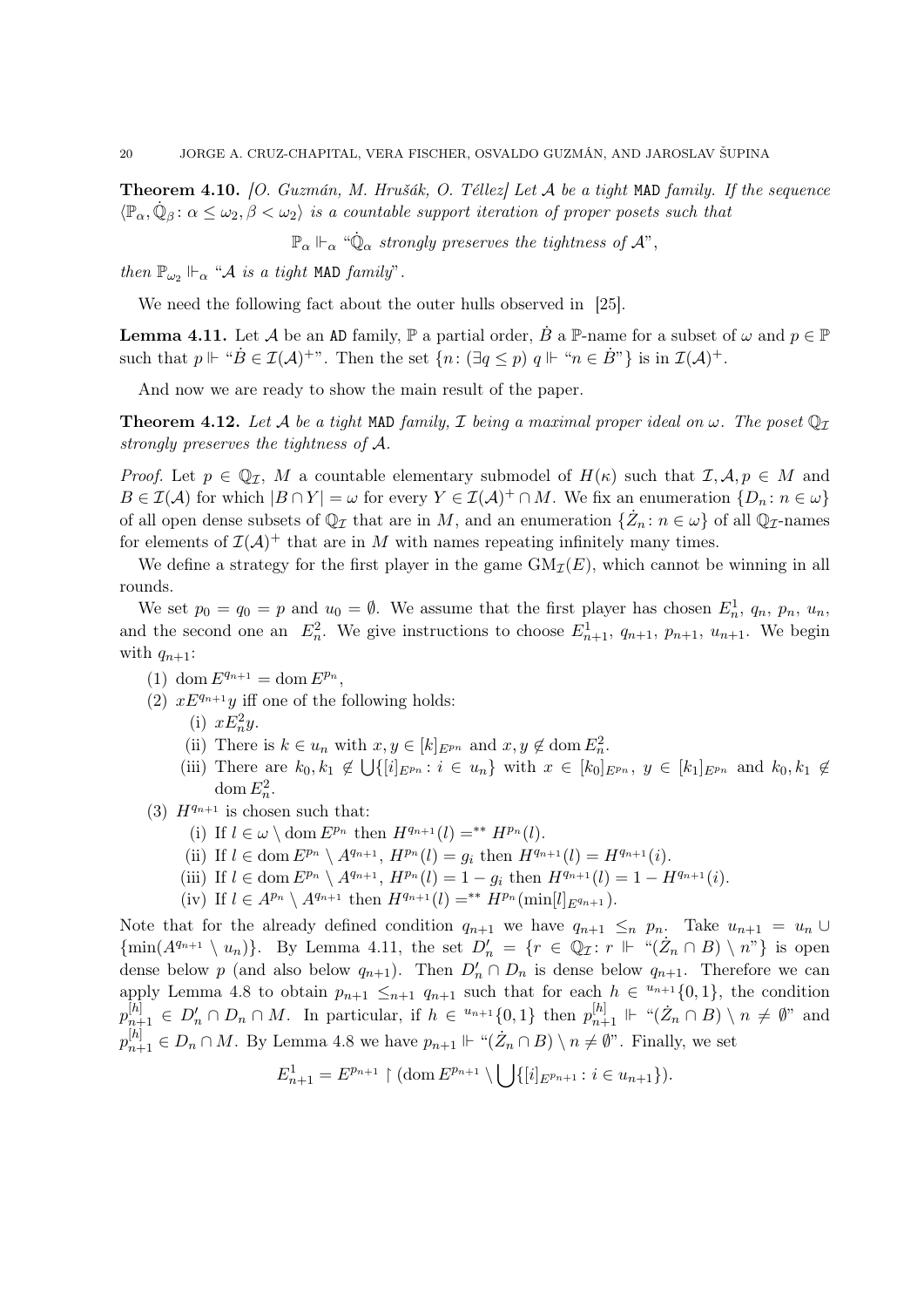We define a fusion q of a sequence  $\langle p_n : n \in \omega \rangle$ . Relation  $E^q$  has dom  $E^q = \bigcap \{\text{dom } E^{p_n} : n \in \omega\},\$ and  $xE^q y$  if for every n large enough,  $xE^{p_n} y$ . Function  $H^q$  is equal to  $H^{p_n}$  for large enough n. In order to guarantee  $q \in \mathbb{Q}_{\mathcal{I}}$ , it is necessary to choose a play with the first player using described strategy, but he looses. Thus the second player wins and by Remark 4.7, we can assume that min dom  $E_n^2$  > max  $u_{n+1}$ . Consequently, dom  $E^{p_n} \setminus$  dom  $E_n^2 \subseteq \bigcup \{ [k]_{E^{q_{n+1}}} : k \in u_{n+1} \}$ , and thus dom  $E^q \in \mathcal{I}^*$ . One can check that other properties for  $q \in \mathbb{Q}_\mathcal{I}$  are satisfied by the definition of q.

Finally, condition q is  $(M, \mathbb{Q}_I)$ -generic, and  $q \leq_n p_n$  for each n. Hence, we have  $q \Vdash ``(\forall Z \in$  $\mathcal{I}(\mathcal{A}) \cap M[\dot{G}]) \;|\dot{Z} \cap B| = \omega$ ".

As a corollary we obtain that in Shelah's model of  $i < u$  (see [46]), also the almost disjointness number is small. Thus, in a certain sense  $\mathbb{Q}_I$  is optimal for the ultrafilter number  $\mathfrak{u}$ .

**Corollary 4.13.** It is relatively consistent that  $a = i < u$ .

Moreover, using the preservation results of the current article, together with the preservation results of [25], as well as the fact that  $\mathbb{Q}_{\mathcal{I}}$  has the Sacks property, we obtain:

**Corollary 4.14.** It is relatively consistent that  $\text{cof}(\mathcal{N}) = \mathbf{i} = \mathfrak{a} = \omega_1 < \mathfrak{a}_T = \mathfrak{u} = \omega_2$ .

*Proof.* Work over a model of CH. Let  $\mathcal{A}_0$  be Shelah's selective independent family and let  $\mathcal{A}_1$  be a tight mad family. Using an appropriate bookkeeping device define a countable support iteration  $\langle \mathbb{P}_{\alpha}, \dot{\mathbb{Q}}_{\beta} : \alpha \leq \omega_2, \beta < \omega_2 \rangle$  of posets such that for even  $\alpha$ ,  $\mathbb{P}_{\alpha}$  forces that  $\mathbb{Q}_{\alpha} = \mathbb{P}(\mathcal{K})$  for some uncountable partition of  $2^{\omega}$  into compact sets, for odd  $\alpha$ ,  $\mathbb{P}_{\alpha}$  forces that  $\mathbb{Q}_{\alpha} = \mathbb{Q}_{\mathcal{I}}$  for some maximal ideal on  $\omega$ , and such that  $V^{\mathbb{P}_{\omega_2}} \models \mathfrak{a}_T = \mathfrak{u} = \omega_2$ . The iteration  $\mathbb{P}_{\omega_2}$  has the Sacks property and therefore cof( $\mathcal{N}$ ) =  $\omega_1$ . By the indestructibility of selective independence the family  $\mathcal{A}_0$ remains maximal independent in  $V^{\mathbb{P}_{\omega_2}}$  and so a witness to  $\mathfrak{i} = \omega_1$ . Moreover, by the preservation properties of tight MAD families, see [25], and the above preservation theorems,  $A_1$  is a witness to  $\mathfrak{a} = \omega_1$  in the final model.

## Appendix: The problem of Vaughan

We conclude the paper with an overview of the problem of Vaughan and point out towards the many difficulties surrounding a possible solution of it, in particular the fact that the most common forcing methods do not seem to help with the problem:

- (1) Finite support iteration of ccc forcings of length a regular cardinal over a model of CH. This approach can not work since in the models obtained in this way, the size of the continuum is equal to  $cov(\mathcal{M})$  and it is known that  $cov(\mathcal{M}) \leq i$ .<sup>5</sup>
- (2) Countable support iteration of definable proper forcings of length  $\omega_2$  over a model of CH. It follows by the results of M. Džamonja, M. Hrušák and J. Moore in [43] that in all of these models the equality  $\mathfrak{b} = \mathfrak{a}$  will hold, so in particular we will have that  $\mathfrak{a} \leq \mathfrak{i}$ .

<sup>&</sup>lt;sup>5</sup>S. Shelah proved that  $\mathfrak{d} \leq i$  (see the appendix of [50]). This result was improved by B. Balcar, F. Hernandez-Hernández and M. Hrušák in [2] where they proved that  $cof(\mathcal{M}) \leq i$ .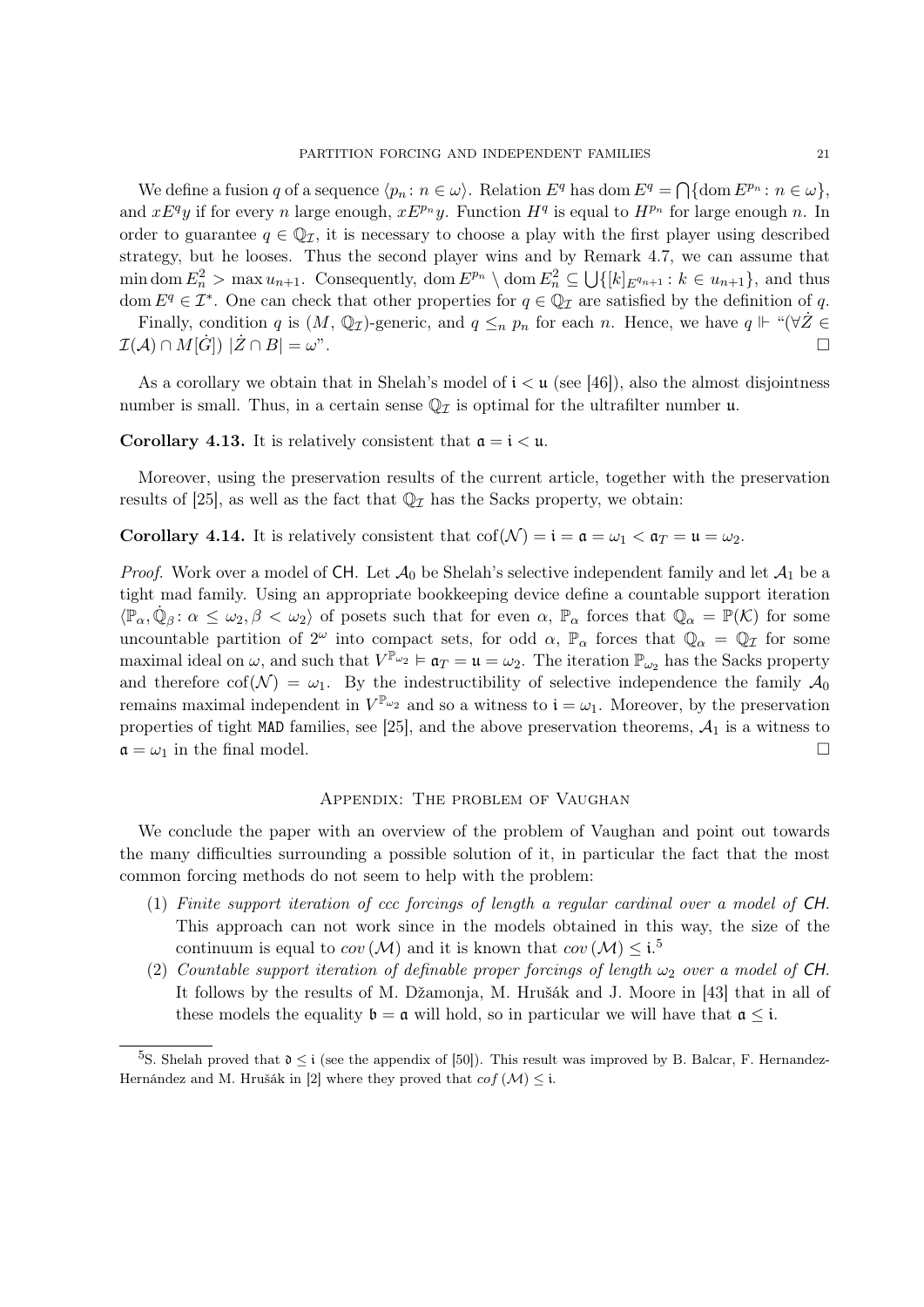#### 22 JORGE A. CRUZ-CHAPITAL, VERA FISCHER, OSVALDO GUZMÁN, AND JAROSLAV ŠUPINA

- (3) Countable support iteration of non-definable proper forcings of length  $\omega_2$  over a model of CH. This approach could work, however a model of  $i < \mathfrak{a}$  obtained by this method will also be a model of  $\omega_1 = \mathfrak{d} < \mathfrak{a}$ , (since  $\mathfrak{d} \leq \mathfrak{i}$ ) thus solving the problem of Roitman, which is considered to be one of the hardest problems on the theory of cardinal invariants.
- (4) Forcing with ultrapowers and iterating along a template. The method of forcing with ultrapowers and iterating along a template was introduced by S. Shelah in [47] to build models of  $\delta < \mathfrak{a}$  and  $\mathfrak{u} < \mathfrak{a}$ . This is a very powerful method that has been very useful and has been successfully applied to this day. Unfortunately, it seems that all forcings obtained using this method, tend to increase  $\mathfrak i$  for the same reason they increase  $\mathfrak a$ . To learn more about this powerful method, see [9, 10, 8, 22, 38, 18, 16].
- (5) Short finite support iterations over models of MA. Performing a finite support iteration of length  $\omega_1$  over a model of MA (for example) is a powerful method to add "small witnesses" of some cardinal invariants while keeping others large. Models obtained in this way are often called "dual models" (see [13] for several interesting results and applications of this methods). In [2] a dual model was constructed to add a small maximal independent family in order to build a model of  $i < \text{non}(\mathcal{N})$ . Unfortunately, it is not clear how one could avoid adding a small MAD family with this method. Moreover, it seems likely that the principle  $\Diamond_{\mathfrak{d}}$  of M. Hrušák will hold in this models<sup>6</sup> (see [27]).

In principle, it could be possible to construct a model of  $i < \mathfrak{a}$  using matrix iterations (see [7], [11] and [39]) to learn more about this method), but one would need to be very careful in order to avoid problems like in the points 1 and 5 above.

Acknowledgement. The authors would like to thank Michael Hrušák for his valuable comments regarding the topic of the paper.

## **REFERENCES**

- [1] L. Aurichi, L. Zdomskyy *Covering properties of*  $\omega$ -mad families Arch. Math. Logic, 59 (3-4), 445–452, 2020.
- [2] B. Balcar, F. Hernaández-Hernández, and M. Hrušák Combinatorics of dense subsets of the rationals Fund. Math., 183(1), 59-80, 2004.
- [3] T. Bartoszyński, H. Judah Set theory: on the structure of the real line., ISBN 1-56881-044-X, ix  $+$  546, 1995, Wellesley, MA: A. K. Peters Ltd.
- [4] J. Baumgartner Sacks forcing and the total failure of Martin's axiom Topology Appl., 19 (3), 211-225, 1985.
- [5] J. Baumgartner, R. Laver Iterated perfect-set forcing Ann. Math. Logic, 17(3), 271-288, 1979.
- [6] A. Blass Combinatorial cardinal characteristics of the continuum, in: Foreman M., Kanamori A. (eds) Handbook of Set Theory. Springer, Dordrecht (2010), 24–27.
- [7] A. Blass, S. Shelah Ultrafilters with small generating sets Israel J. Math., 65(3):259-271, 1989.
- [8] J. Brendle The almost-disjointness number may have countable cofinality, Trans. Amer. Math. Soc., 355 (7), 2633–2649, 2003.
- [9] J. Brendle Mad families and iteration theory, Logic and algebra, Contemp. Math., 302, 1–31, Amer. Math. Soc., Providence, RI, 2002.
- [10] J. Brendle Mad families and ultrafilters Acta Univ. Carolin. Math. Phys., 48(2):19-35, 2007.

 $\begin{aligned} \mathfrak{b}_{\mathfrak{D}} \text{ is the following principle: There is a family } \{d_{\alpha} \mid \alpha \in \omega_1\} \text{ such that } d_{\alpha} : \alpha \longrightarrow \omega \text{ and for every } F : \omega_1 \longrightarrow \omega_1 \end{aligned}$ there is  $\alpha \geq \omega$  such that  $F \restriction \alpha \leq^* d_\alpha$ . In [27] it was proved that  $\Diamond_{\mathfrak{d}}$  implies both  $\mathfrak{d} = \omega_1$  and  $\mathfrak{a} = \omega_1$ .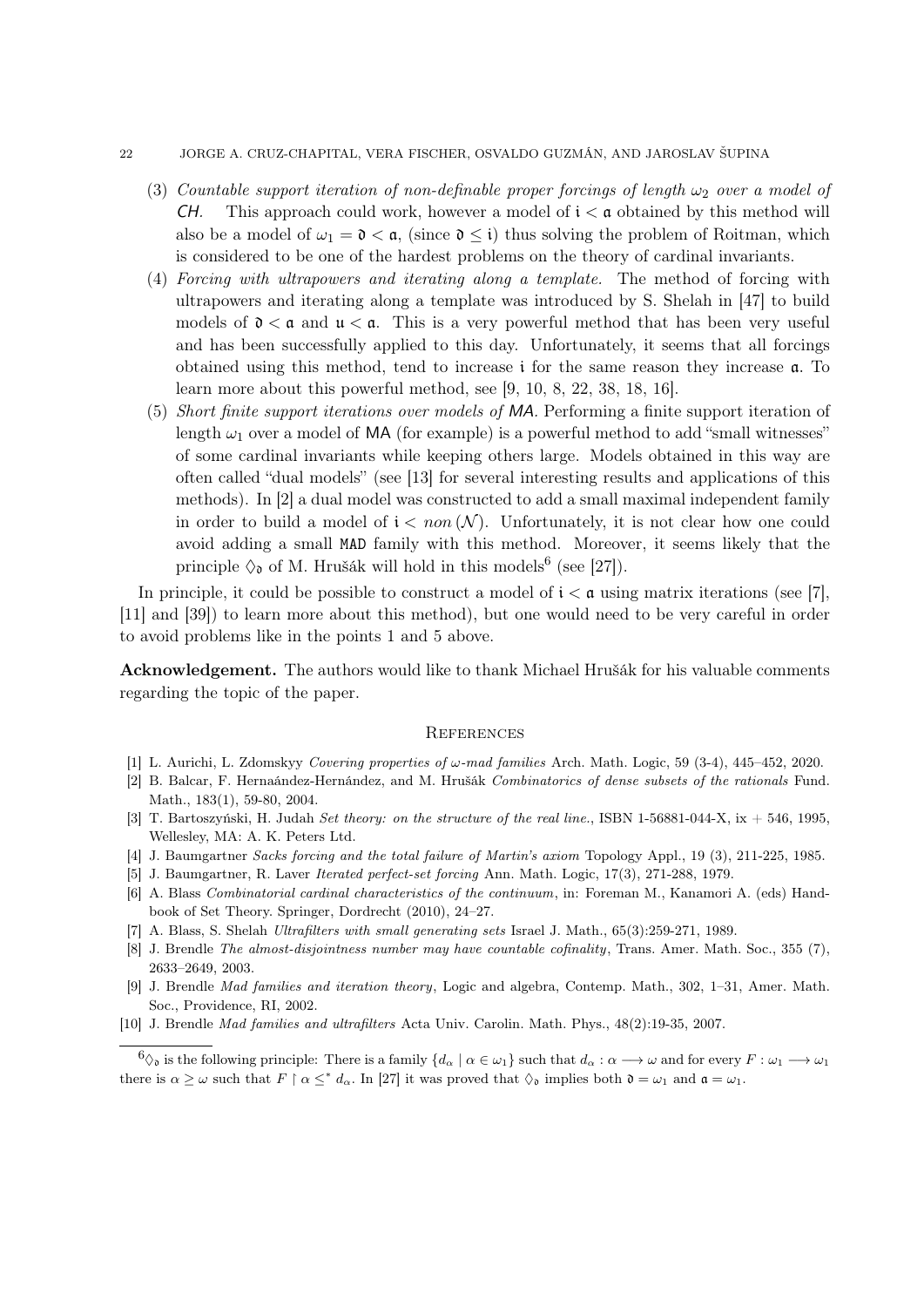- [11] J. Brendle, V. Fischer Mad families, splitting families and large continuum J. Symbolic Logic, 76(1):198-2008, 2011.
- [12] J. Brendle, V. Fischer, Y. Khomskii Definable maximal independent families, Proc. Amer. Math. Soc., 147 (8), 3547–3557, 2019.
- [13] J. Brendle, J. Flašková Generic existence of ultrafilters on the natural numbers Fund. Math., 236 (3), 201–245, 2017.
- [14] D. Chodounský, V. Fischer, J. Grebík Free sequences in  $\mathcal{P}(\omega)/\text{fin}$  Arch. Math. Logic, 58 (7-8), 1035–1051, 2019.
- [15] D. Fernández-Bretón, M. Hrušák A parametrized diamond principle and union ultrafilters Colloq. Math., 153(2), 261-271, 2018.
- [16] V. Fischer, S. D. Friedman, D. Mejía, D. Montoya Coherent systems of finite support iterations J. Symb. Log., 83 (1), 208–236, 2018.
- [17] V. Fischer, S. D. Friedman, L. Zdomskyy Projective wellorders and mad families with large continuum, Ann. Pure Appl. Logic, 162 (11), 853–862, 2011.
- [18] V. Fischer, D. Mejía Splitting, bounding, and almost disjointness can be quite different, Canad. J. Math., 69 (3), 502–531, 2017.
- [19] V. Fischer, D. Montoya Ideals of independence Archive for Mathematical Logic 58(5-6), 767-785, 2019
- [20] V. Fischer, S. Shelah The spectrum of independence, Arch. Math. Logic, 58 (7-8), 877–884, 2019.
- [21] V. Fischer, J. Šupina Selective independence, preprint.
- [22] V. Fischer, A. Törnquist Template iterations and maximal cofinitary groups, Fund. Math., 230 (3), 205–236, 2015.
- [23] S. Geschke, S. Quickert On Sacks forcing and the Sacks property, Classical and new paradigms of computation and their complexity hierarchies, Trends Log. Stud. Log. Libr., 23, 95–139, Kluwer Acad. Publ., Dordrecht, 2004.
- [24] M. Goldstern, S. Shelah Ramsey ultrafilters and the reaping number  $Con(\mathfrak{r} < \mathfrak{u})$  Ann. Pure Appl. Logic 49 (1990), no. 2, 121-142.
- [25] O. Guzmán, M. Hrušák, O. Téllez Restricted MAD families, J. Symbolic Logic 85 (2020), pp. 149–165.
- [26] L. Halbeisen, Combinatorial Set Theory. With a gentle introduction to forcing, 2nd edition, Springer Monogr. Math., Springer, London, 2017, pp. xvi+594.
- [27] M. Hrušák Another  $\Diamond$ -like principle, Fund. Math, 167, 277–289, 2001.
- [28] M. Hrušák Selectivity of almost disjoint families Acta Univ. Carolin. Math. Phys., 4182, 13-21, 2000.
- [29] M. Hrušák Almost disjoint families and topology, Recent progress in general topology. III, 601–638, Atlantis Press, Paris, 2014.
- [30] M. Hrušák Life in the Sacks model 29th Winter School on Abstract Analysis (Lhota nad Rohanovem/Zahrádky u České Lípy, 2001), Acta Univ. Carolin. Math. Phys., 42, 43–58, 2001.
- [31] M. Hrušák, S. García Ferreira Ordering MAD families a la Katětov, J. Symbolic Logic 68 (2003), pp. 1337–1353.
- [32] A. Kechris Classical descriptive set theory, Graduate Texts in Mathematics, 156, Springer-Verlag, New York, xviii+402, 1995.
- [33] M. Kurilič Cohen-stable families of subsets of integers, J. Symbolic Logic 66 (2001), pp. 257–270.
- [34] C. Laflamme Filter games and combinatorial properties of strategies, Set theory (Boise, ID, 1992–1994), Contemp. Math., 192, 51–67, Amer. Math. Soc., Providence, RI, 1996.
- [35] C. Laflamme, C. C. Leary Filter games on  $\omega$  and the dual ideal, Fund. Math., 159–173 173(2), 2002.
- [36] V.I. Malykhin *Topological properties of Cohen generic extensions*, Trans. Moscow Math. Soc. 52 (1990), pp. 1– 32.
- [37] A.R.D. Mathias, Happy families, Ann. Math. Log. 12 (1977), pp. 59–111.
- [38] D. A. Mejía Template iterations with non-definable ccc forcing notions, Ann. Pure Appl. Logic, 166(11), 1071–1109, 2015.
- [39] D. A. Mejía Matrix iterations and Cichon's diagram, Arch. Math. Logic, 52 (3-4), 261–278, 2013.